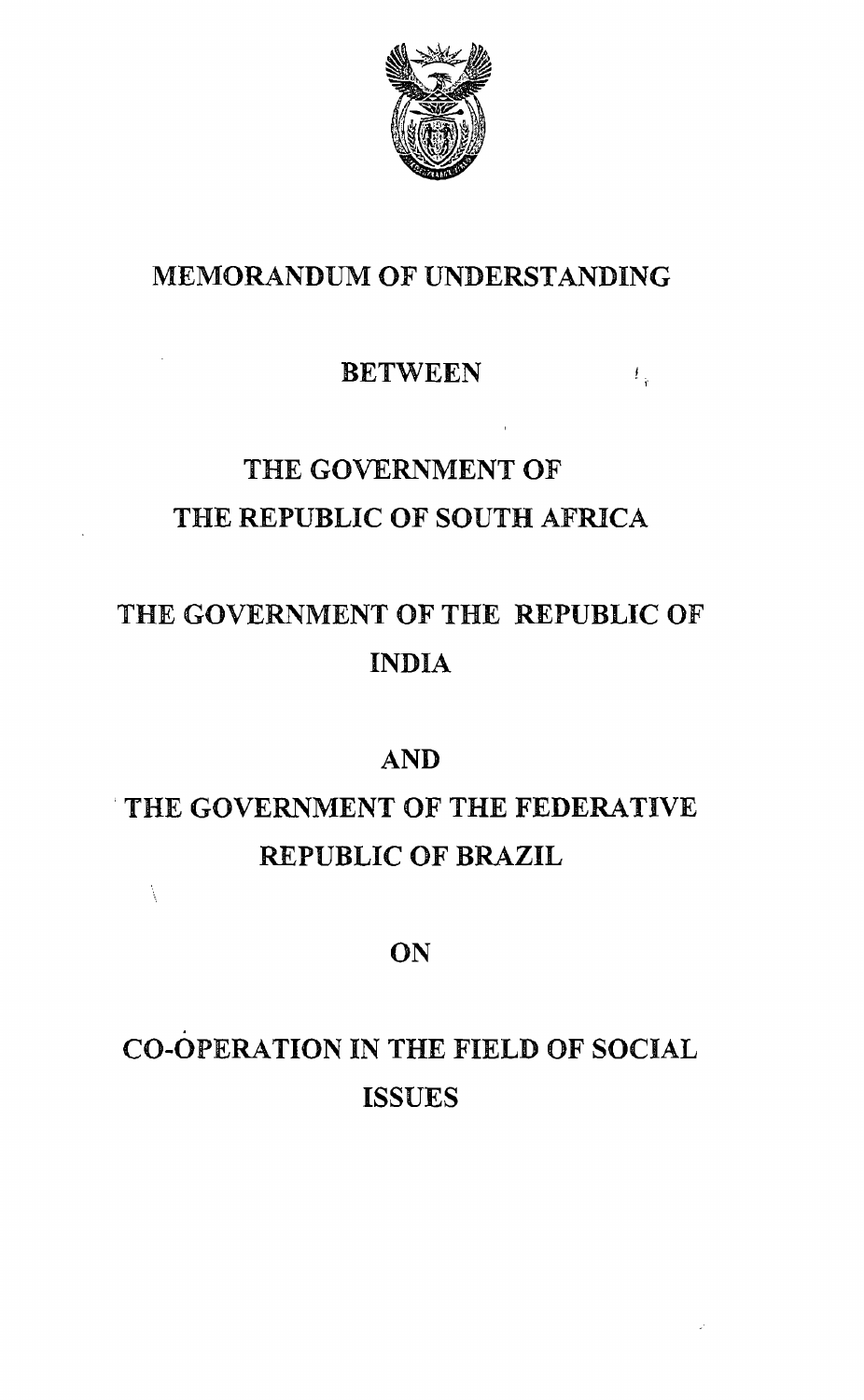#### PREAMBLE

The Government of the Republic of India, the Government of the Federative Republic of Brazil and the Government of the Republic of South Africa (hereinafter jointly referred to as the "Parties" and in the singular as a "Party");

TAKING NOTE of the "Brasilia Declaration" of 6 June 2003 after the meeting of the Foreign Ministers of the Parties and the first India, Brazil and South Africa Working Group meeting held in Rio de Janeiro from 12- 14 June 2006 to establish an IBSA Working Group on Social Development;

RECOGNIZING that the emergence and consolidation of IBSA initiatives and collaboration at regional and global level for promoting good governance and wishing to strengthen South-South co-operation, the Parties acknowledge that joint efforts and collaboration in the field of social development will assist in promoting social and economic development of the people of their respective countries, the Parties will work closely towards synchronisation of UN programmes, influencing the selection of themes in different UN Commissions on social development;

REAFFIRMING the Main Conclusions and Report of the India-Brazil-South Africa Dialogue Forum Seminar on Economic Development and Social Equity of 3-4 August 2005 which, amongst others, highlighted the intricate linkages between economic development and social equity and advocated for coordinated responses to tackle poverty and address the needs of the most vulnerable and hunger stricken in each of the respective countries;

DESIRING to strengthen South-South co-operation amongst the Parties and to promote trilateral co-operation in the field of social development in seeking to achieve key developmental goals including the Millennium Development Goals;

HAVE REACHED the following understanding: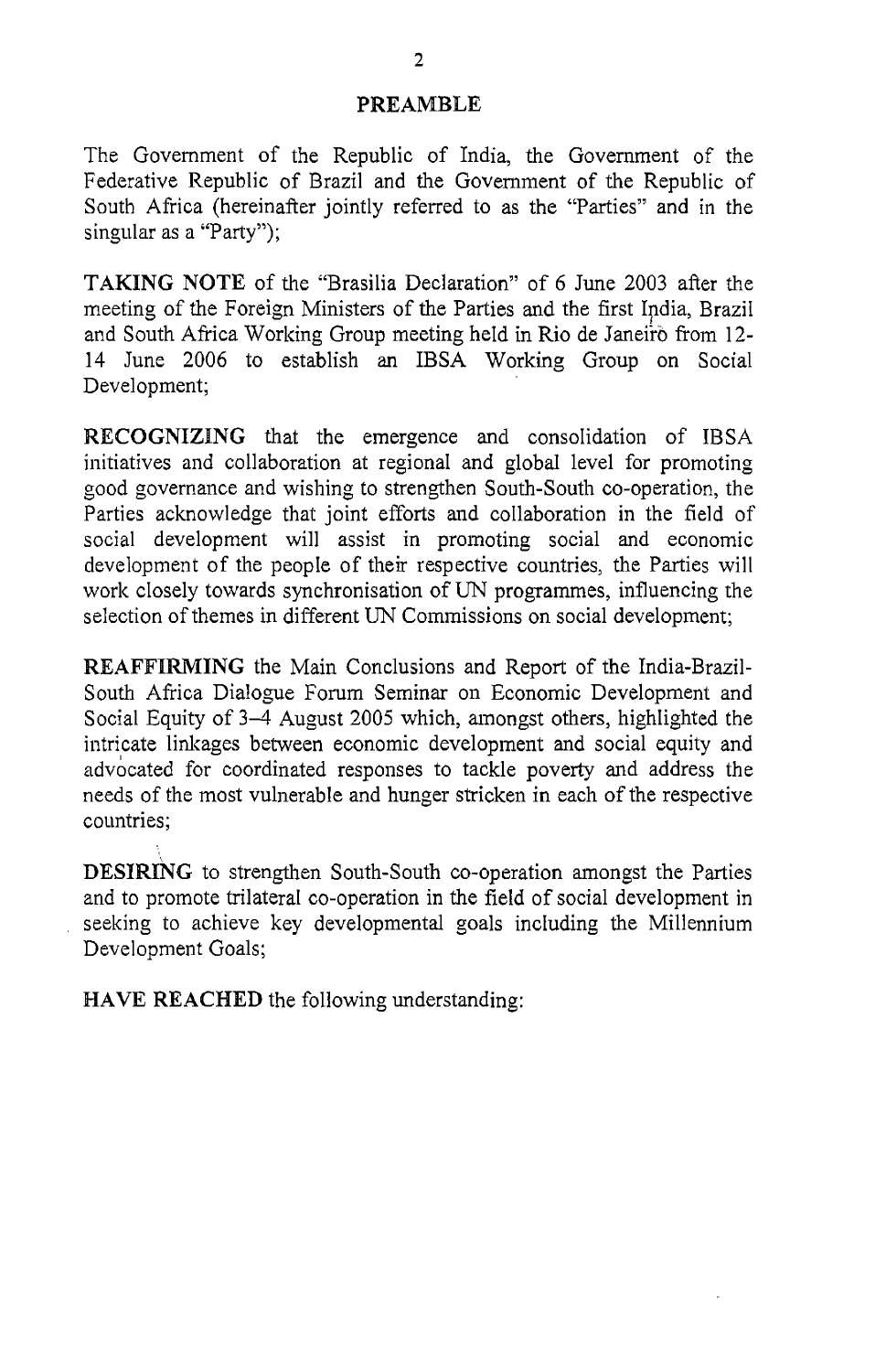## ARTICLE 1 Competent Authorities

The Competent Authorities responsible for the implementation of this Memorandum of Understanding (hereinafter referred to as "this MoU"), shall be—<br>(a) in th

- in the case of the Government of the Republic of India, the Planning Commission;
- (b) in the case of the Government of the Federative Republic of Brazil, the Ministry of Social Development and Fight Against Hunger; and
- (c) in the case of the Government of the Republic of South Africa, the Department of Social Development.

## ARTICLE 2 Areas of Co-operation

- (l) The Parties shall, subject to applicable domestic law in force in the territories of their respective countries, co-operate in the field of social development, in particular, in the following specialised areas:
	- (a) Poverty eradication;
	- (b) social security;
	- (c) social policy;
	- (d) monitoring and evaluation;
		- (e) institutional capacity building;
		- (t) micro-finance; and
		- $($ g $)$  co-operation in multilateral fora.
- (2) The Competent Authorities may, after consultation with the Parties and in writing, agree on further specialised areas of co-operation.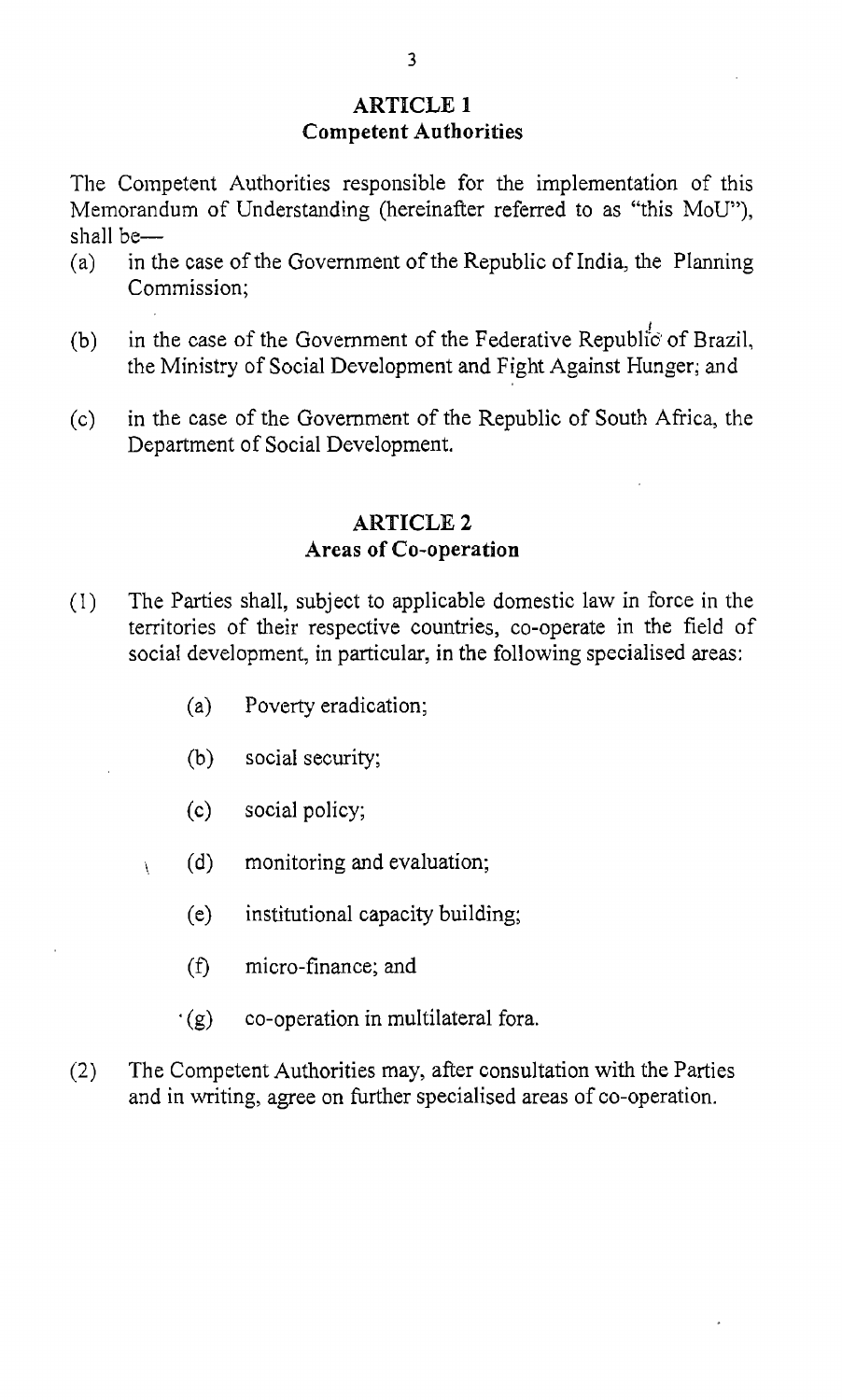## ARTICLE 3 Forms of Co-operation

The co-operation under this MoU shall be implemented by means of-

- (a) exchange of visits and sharing of information and experience through publications, workshops, seminars, conferences and video conferences;
- (b) exchange of experts to deliver lectures, build capacity and undertake joint comparative research;
- (c) exchange ofstudy tours;
- (d) promotion of civil society co-operation within the three countries;
- (e) mentorships and exchange programmes to facilitate skills transfer;
- (f) secondments of officials from institutions of one Party to institutions of the other Parties;
- (g) human resource development and training of officials, civil society representatives and academics of one Party by the other Parties;
- (h) co-operation between training institutes of the Parties;
- (i) establishment of joint institutions, projects and other joint mechanisms, as the Competent Authorities may agree upon; and
- Cj) such other mechanisms within the purview of this MoD as the Competent Authorities may agree upon.

## ARTICLE 4 Working Group

- (l) Co-operation in tenns of this MoD shall be implemented under the auspices of the IBSA Working Group on Social Development established in June 2006 (hereinafter referred to as the "Working Group").
- (2) The Working Group shall assist with the implementation of cooperation under this MoD.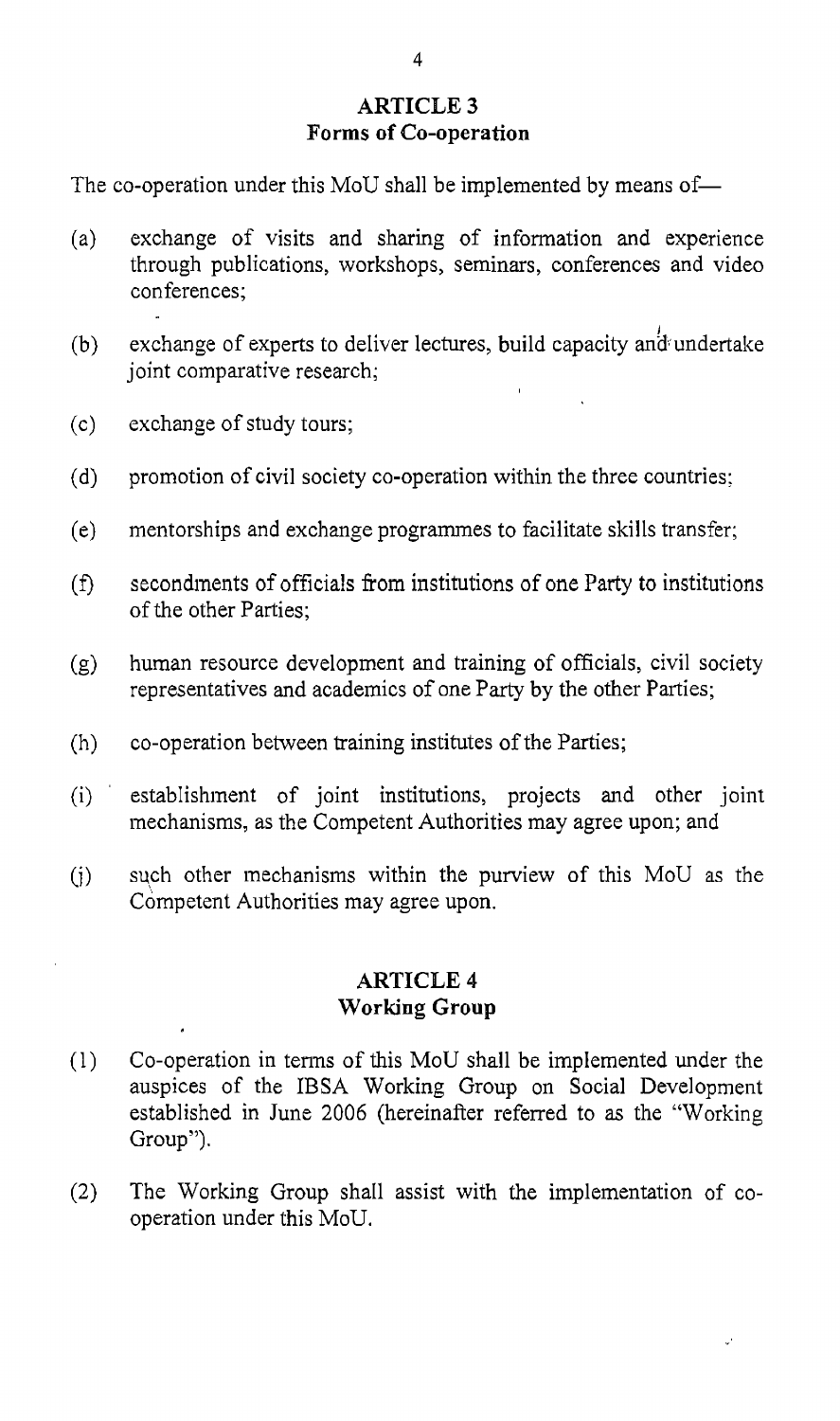- (3) The Working Group shall consist of representatives of each country, nominated by their respective Competent Authorities.
- (4) The Working Group may also invite experts or other persons to attend their meetings for specific purposes as the Competent Authorities may agree upon.
- (5)(a) The Working Group shall meet annually and the meeting shall be held alternately in the Republic of India, the Federative Republic of Brazil and the Republic of South Africa.
- (b) The meetings referred to in paragraph (a) shall be presided over alternately by a representative designated by each Competent Authority.
- (6) The host Party shall provide secretarial assistance and organisational support for the Working Group meetings.
- (7)(a) The Party which presided over the last meeting of the Working Group is responsible for the co-ordination and liaison, including preparation of the agreed agenda, for the next meeting.
- (b) Each Competent Authority shall designate a nodal point for coordination and liaison for the work of the Working Group.
- (8) The Working Group shall regularly publish its reports on the trilateral website, amongst other viable platforms.

## **ARTICLE 5 Implementation of Co-operation**

 $\bar{\chi}$ 

- . (1) The Working Group shall, in consultation with the Competent Authorities and in writing, set out a programme of action on the areas of co-operation under this MoD and identify specific activities for ea'ch area of co-operation.
	- (2) The Working Group shall set up procedures of implementation and supervision of the programme of action.
	- (3) The Working Group may establish one or more task teams to implement, under its supervision and direction, any aspect of the programme of action.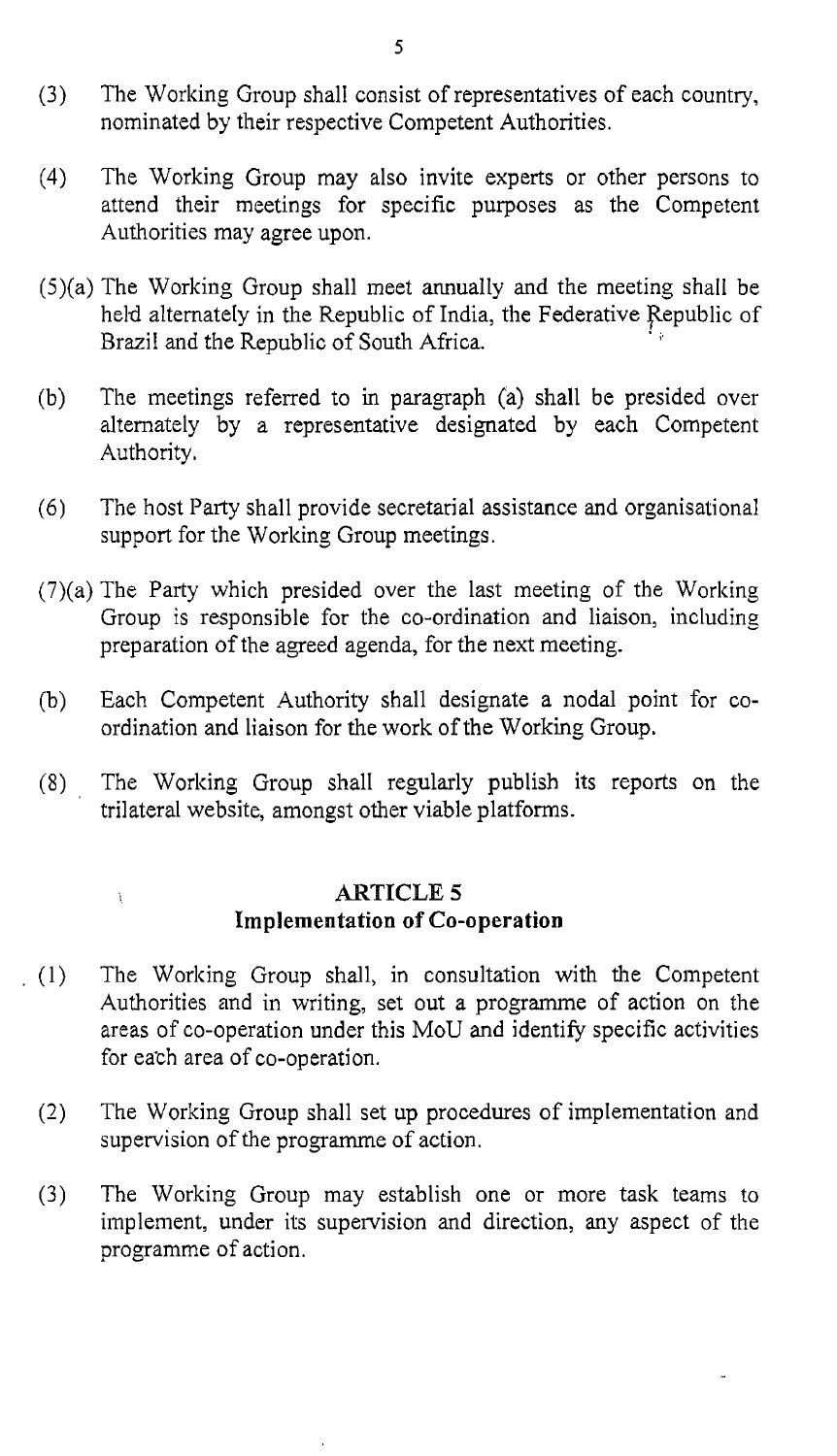- (4) The Working Group shall at each meeting review the progress of implementation of the programme of action and submit a report to the Competent Authorities.
- (5) In addition to the meetings referred to in Article 4(5) (a), the Working Group shall meet at least once a year to review the areas of co-operation and submit a report to the Competent Authorities.

## ARTICLE 6 Financial Arrangements

Ł,

- (1) The expenditure for international and local travel, accommodation and other subsistence undertaken under this MoD shall be borne by the sending Party.
- (2) The receiving Party shall assist with the logistical arrangements for local travel and accommodation.
- (3) The expenditure in respect of translation and interpretation costs shall be borne by the host Party, if necessary.
- $(4)$  The expenditure in respect of the establishment of joint institutions, projects and other joint mechanisms shall be agreed upon in writing by the Competent Authorities.

## ARTICLE 7

#### Intellectual Property Rights and Confidentiality Ŷ.

- (1) Intellectual property rights regarding any co-operation under this MoD shall be enforced in accordance with the domestic law in force in the countries of, and international agreements binding on, the respective Parties.
- (2) When a Party discloses any information or object in any form under this MoD to the other Parties, the disclosing Party shall, in writing, inform the receiving Parties of any confidentiality or intellectual property right attached to the information or object.
- (3) The receiving Party shall observe such confidentiality subject to the domestic law in force in its country.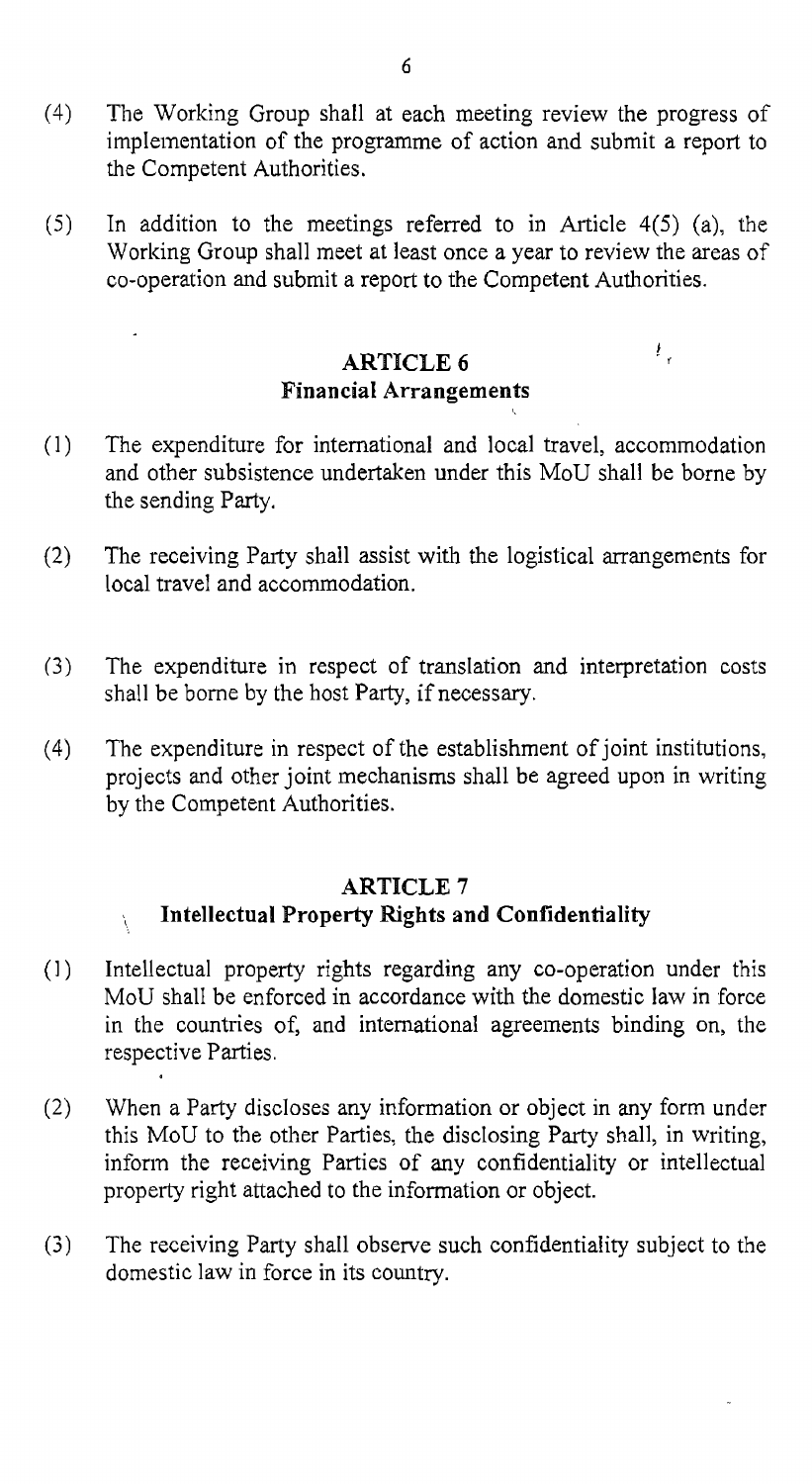## **ARTICLE 8 Amendment**

- $(1)$  This MoU may be amended by mutual consent of the Parties through an Exchange of Notes between the Parties through the diplomatic channel.
- (2) An amendment of this MoV shall not affect any rights and obtigations arising from this MoD before the effective ,date of the amendment unless the Parties agree otherwise in writing.

## ARTICLE 9 **Suspension**

- (1) A Party may for reasons of security, public order or public health suspend temporarily, either in whole or in part, its implementation of this MoU.
- (2) The suspension shall take effect 30 days after written notification through the diplomatic channel or on the date of the notice if the suspending Party considers the immediate suspension desirable.
- (3) The suspending Party may tenninate the suspension by written notification through the diplomatic channel.
- (4) The termination of suspension shall take effect 30 days after the notification or such earlier date as the Parties may agree upon in ,writing.

À.

## **ARTICLE 10 Settlement of Disputes**

Any dispute between the Parties arising out of the interpretation, application 'or implementation of the provisions of this MoD shall be settled amicably through consultation and negotiations among the Parties.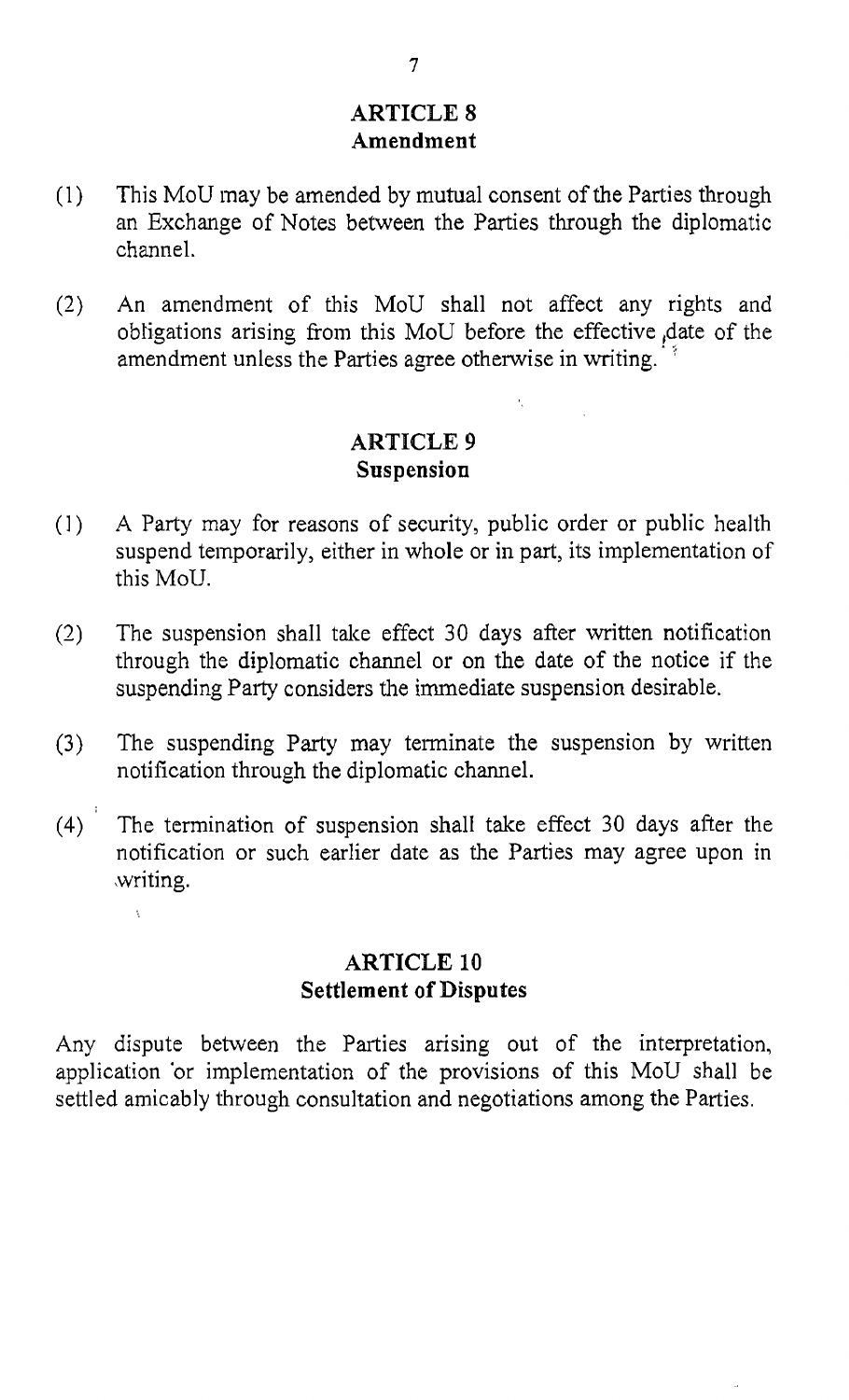### ARTICLE 11 Entry into Force, Duration and Termination

- $(1)$  This MoU shall enter into force on the date of signature thereof.
- (2) This MoU shall remain in force unless terminated in accordance with sub-Article (3).
- $(3)$  Any Party may withdraw from this MoU giving the other Parties six  $(6)$  months written notice in advance through the diplomatic channel of its intention to withdraw. The withdrawal shall not affect the validity of the MoU between the remaining Parties unless otherwise agreed by those Parties.

IN WITNESS WHEREOF, the undersigned, being duly authorised thereto by their respective Governments, have signed this MoD in three originals in the Hindi, Portuguese and English languages, all texts being equally authentic. In the case of any divergence of interpretation, the English text shall prevail.

DONE at  $\frac{P_{R,F}P_{R}P_{R}}{P_{R,F}P_{R}}$  on this  $\frac{P_{R,F}P_{R}}{P_{R}}$  of  $\frac{P_{R,F}P_{R}}{P_{R,F}P_{R}}$ 2007.

<:

FOR THE GOVERN OF THE REPUBLIC OF SOUTH AFRICA

FOR THE GOVERNMENT OF THE REPUBLIC OF INDIA

FOR THE GOVERNMENT OF THE FEDERATIVE REPUBLIC OF BRAZIL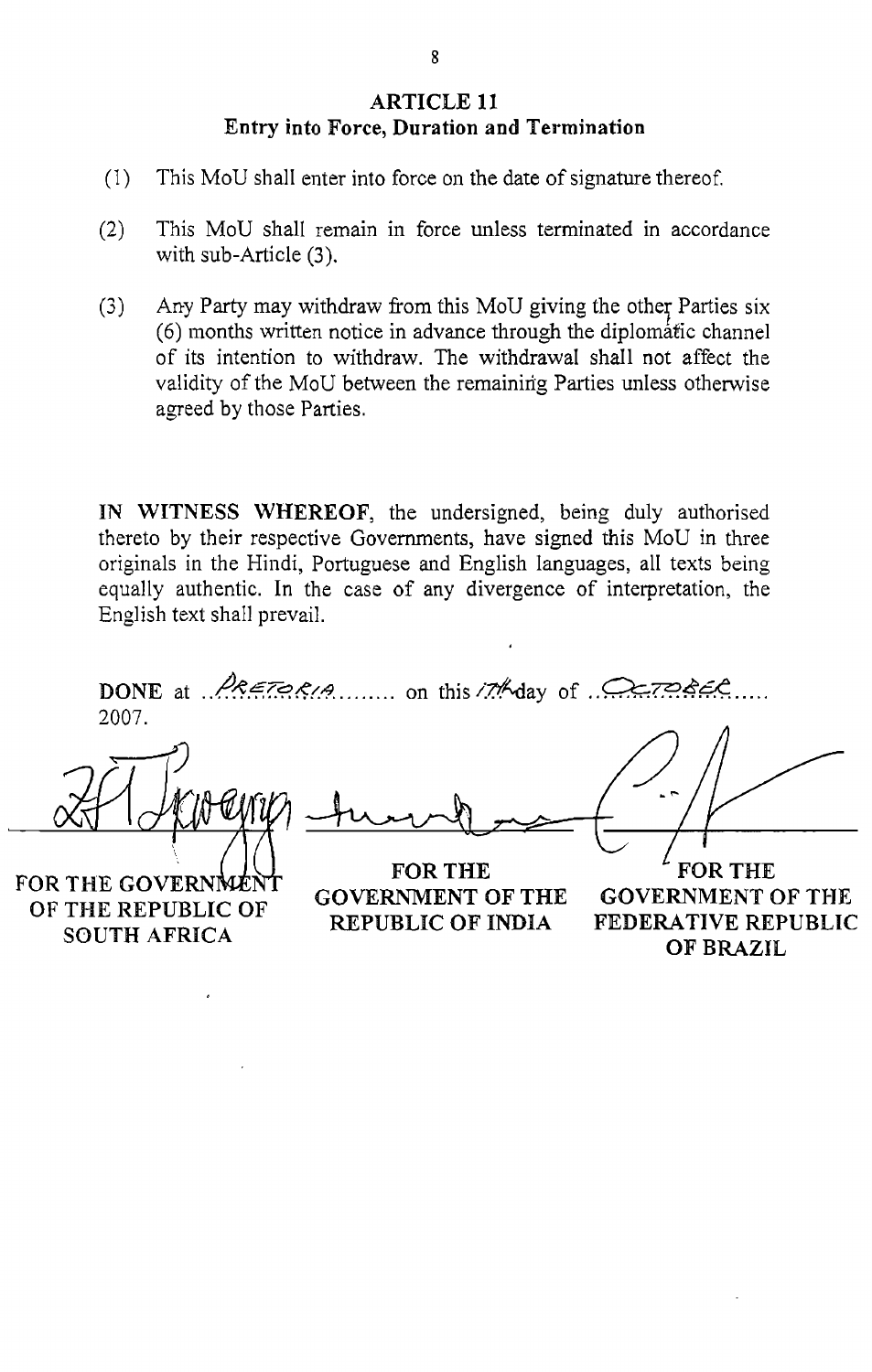## सामाजिक विकास के क्षेत्र में सहयोग के संबंध में  $t_{\infty}$

भारत गणराज्य

## और

## ब्राजील संघात्मक गणराज्य

और

## दक्षिण अफ्रीका गणराज्य

## की

Å

 $\bullet$ 

## सरकारों के बीच समझौता-ज्ञापन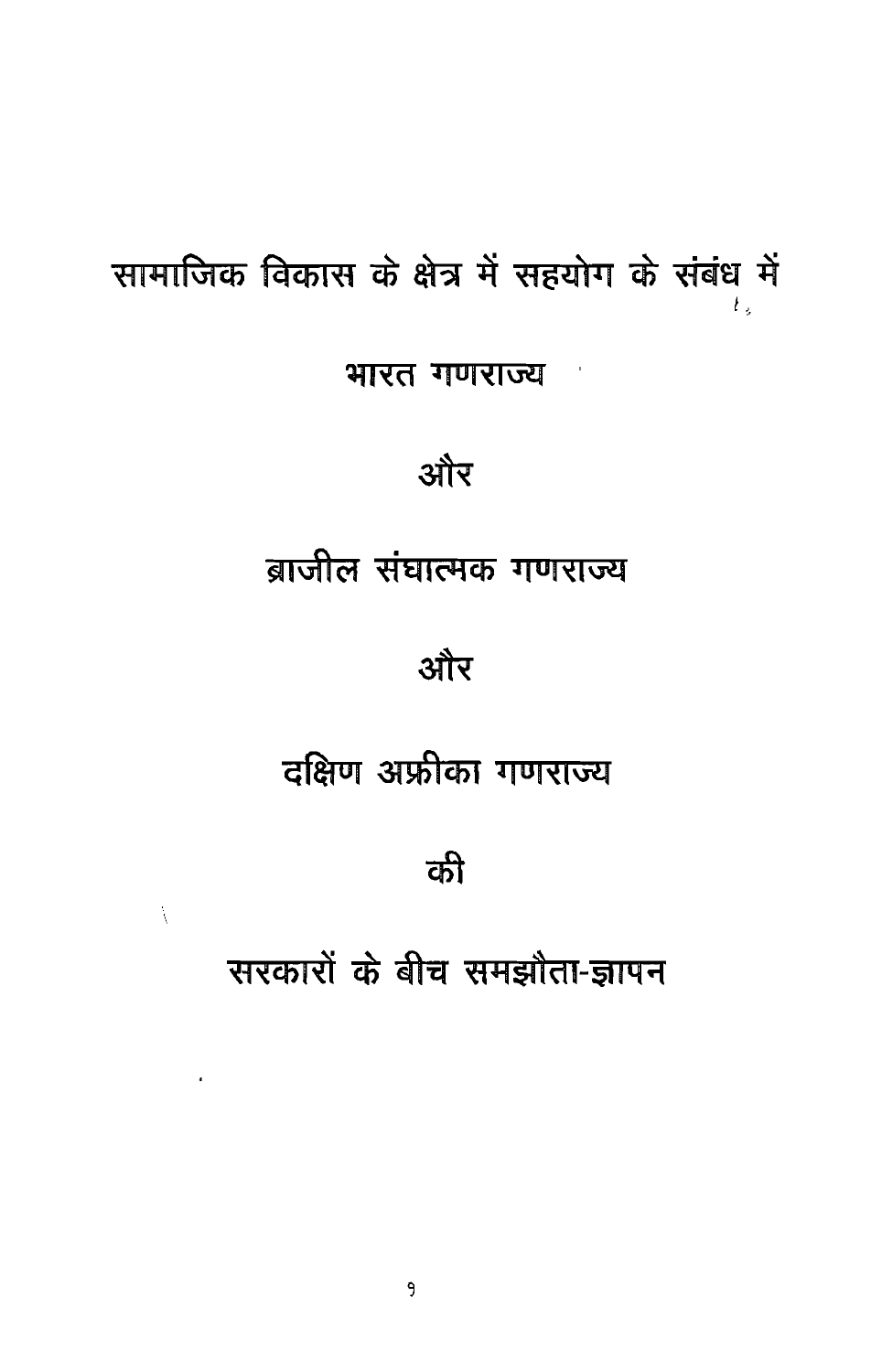गणराज्य (जिसे आगे "ब्राजील" कहा है), और दक्षिण अफ्रीका गणराज्य ब्राजील संघात्मक (जिसे आगे "दक्षिण अफ्रीका" कहा गया है, की सरकारों को, आगे संयुक्त रूप भारत गणराज्य (जिसे आले "भारत" कहा गया है), "पार्टियों" और एक वचन में " पार्टी" कहा गया है; to the fe that it will be the comparation of the comparative उपरान्त दिनोँक 6 जून 2003 की "ब्राजील घो(णां" तथा सामाजिक विकास के को रियो दी जैनेरो में हुई आईबीएसए कार्यदल की प्रथम बैठक को ध्यान में संबंध में आईबीएसए कार्य दल की स्थापना के लिए दिनांक 12-14 जून 2006 रखते हुए; आईबीएसए पहलों की शुरूआत और सुदृढ़ीकरण एवम् सुशासन के प्रसार के लिए क्षेत्रीय और वैश्विक स्तर पर सहयोग को मान्यता प्रदान करते हुए तथा दक्षिण-दक्षिण सहयोग को मजबूत बनाने की कामना करते हुए ये तीनों देश रु वीकार करते हैं कि सामाजिक विकास के क्षेत्र में संयुक्त प्रयास और सहयोग से उनके देश की जनता के सामाजिक एवं आर्थिक विकास में मदद मिलेगी, ये तीनों देश सामाजिक विकास के संबंध में संयुक्त राष्ट्र संघ के विभिन्न आयोगों में विायों के चयन को प्रभावित करते हुए संयुक्त राटू संघ के कार्यक्रमों के अनुरूप एक साथ मिलकर कार्य करेंगे; दिनांकः 3-4 अगस्त के आर्थिक विकास एवं सामाजिक साम्यता संबंधी नि वाय के मुख्य निकर्तें और भारत -ब्राजील- दक्षिण अफ्रीका वार्त्ता मंच गोठी की रिपोर्ट जिस में अन्य विकल खेळाडू के साथ के साथ में अन्य के बीच जटिल संपर्को पर विशे बल दिया गया तथा गरीबी निवारण के लिए और संबंधित प्रत्येक देश के सर्वाधिक असुरक्षित और भुख से पीड़ित लोगों की आ वश्यकताओं को पूरा करने के लिए समन्वित प्रतिक्रिया का समर्थन किया गया।

 $\sim$ 

और सहस्त्राब्दि विकास लक्ष्यों के साथ-साथ मुख्य विकासात्मक लक्ष्यों की प्रासि

इन तीनों देशों के बीच दक्षिण-दक्षिण सहयोग को सुदृढ़ता प्रदान करने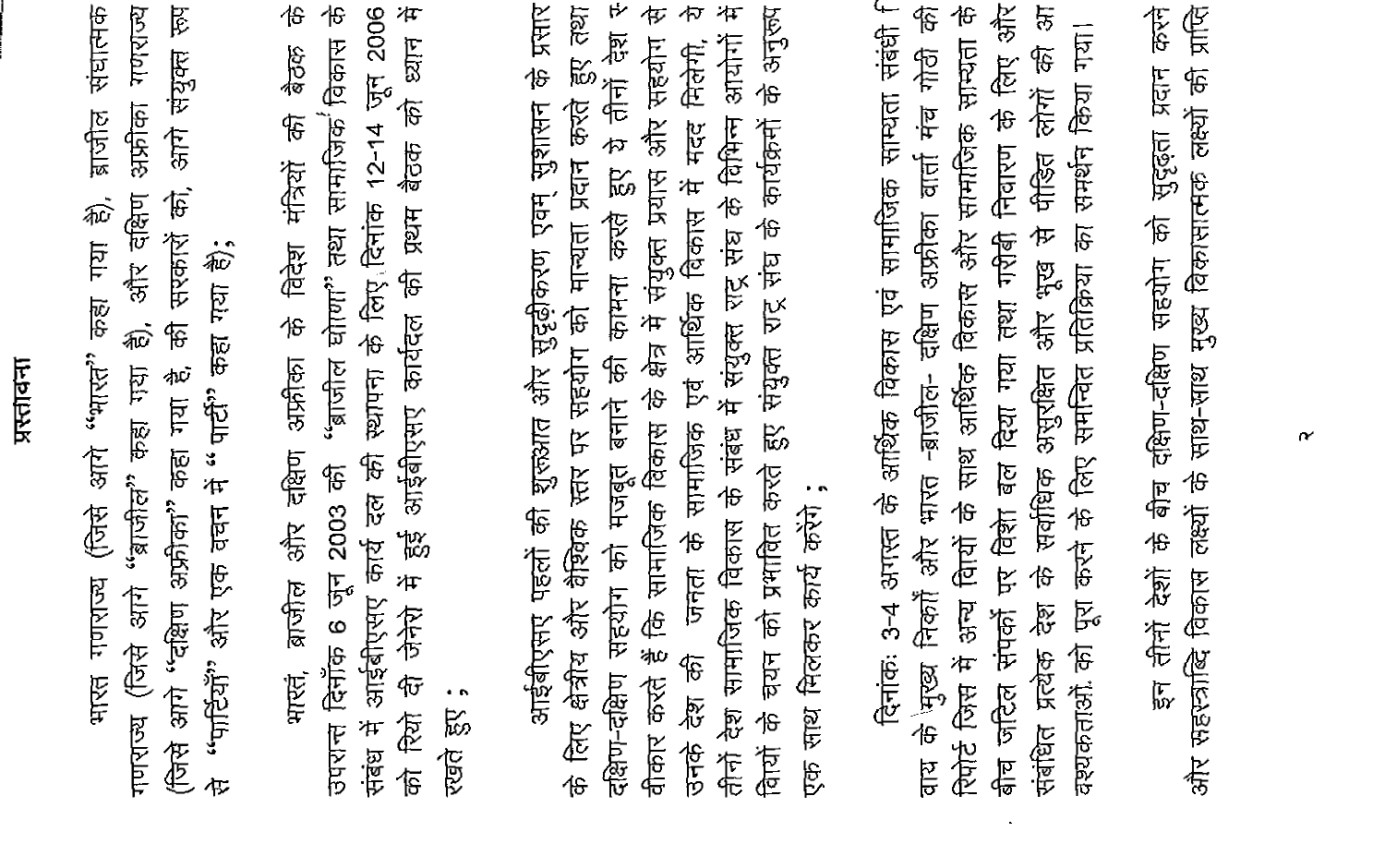में सामाजिक विकास के क्षेत्र में त्रिपक्षीय सहयोग को बढाने की कामना करते हुए;

तीनों देश एतद द्वारा निम्नलिखित पर सहमति व्यक्त करते हैं :-

## भाग 1 सक्षम प्राधिकारी

इस समझौता ज्ञापन (जिसे आगे "यह स.ज्ञा." कहा गया है) के कार्यान वयन के लिए निम्नालिखित सक्षम प्राधिकारी उत्तरदायी हैं:-

(क) भारत गणराज्य की सरकार के लिए, योजना आयोग ;

(ख) ब्राजील संघात्मक गणराज्य की सरकार के लिए, सामाजिक विकास एवं भूख के विरूद्ध संर्घा मंत्रालय ; और

(ग) दक्षिण अफ्रीका गणराज्य की सरकार के लिए, सामाजिक विकास मंत्रालय

## भाग 2 सहयोग के क्षेत्र

(ख) (1) ये पक्ष अपने-अपने देश में प्रचलित स्वदेशी कानूनों के अधीन रहते हुए विशिट क्षेत्रों के सामाजिक विकास के क्षेत्र में सहयोग करेंगे जैसा कि सक्षम प्र गधिकारी आवश्यकताओं के अनुसार सहमति व्यक्त करते हों तथा समान रूप में विचारणीय महत्वपूर्ण विायों पर परस्पर परामर्श करके प्रत्येक अवसर पर विाय अथवा विचार-विमर्श की प्रक्रिया का निर्णय करेंगे।

## भाग 3 सहयोग के प्रकार

इस स.ज्ञा. के तहत सहयोग का कार्यान्वयन निम्नलिखित उपायों के द्वारा किया जाएगा:-

३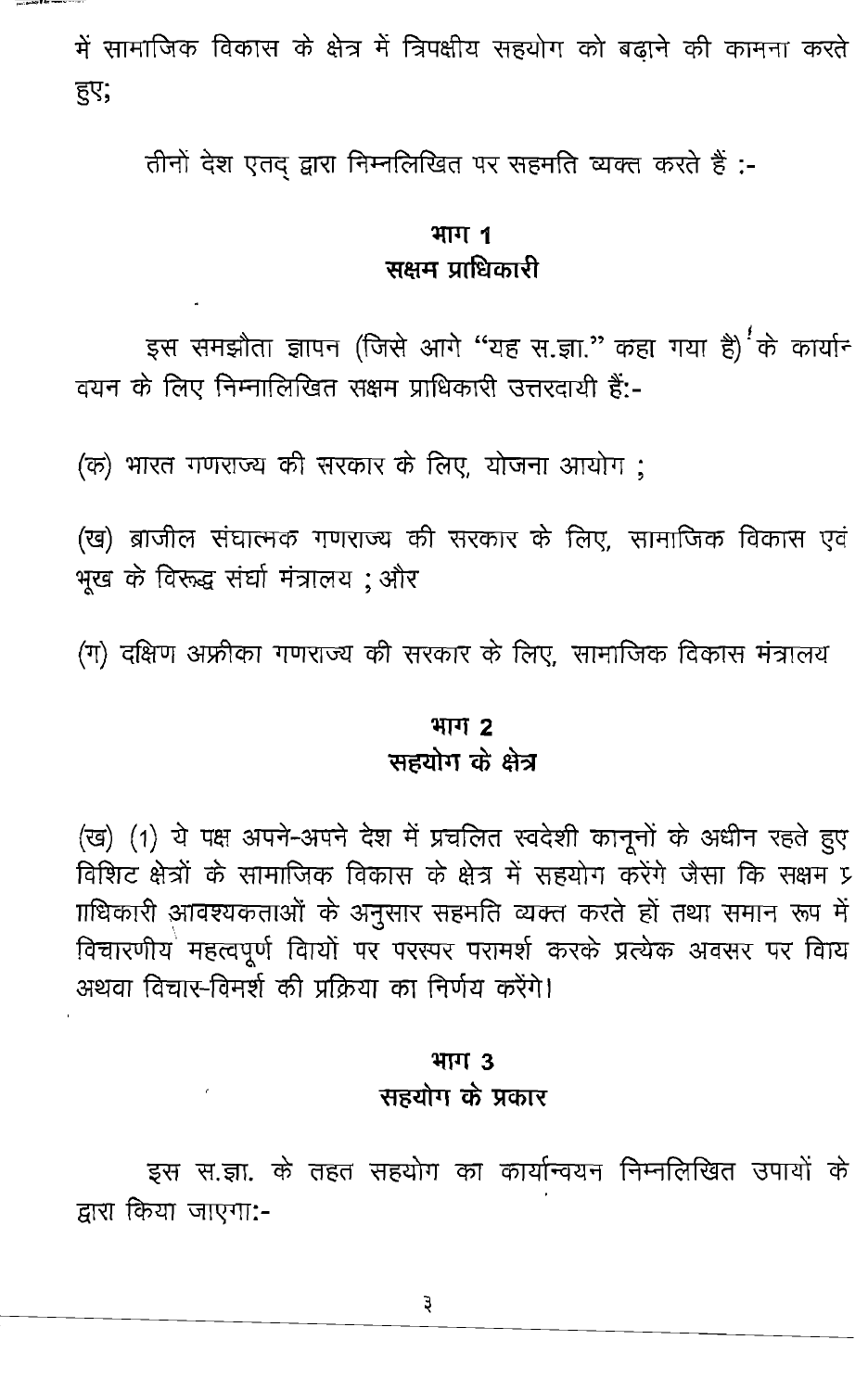प्रकाशन, कार्यशालाओं, गोठियों, सम्मेलनों और विडियों कॉन्फ्रेसेज के (ক) माध्यम से दौरे और सूचना एवं अनुभवों का आदान प्रदान;

व्याख्यान देने, क्षमता निर्माण और संयुक्त तुलनात्मक अनुसंधान करने के  $(\overline{\mathtt{cg}})$ लिए विशाज्ञों का आदान-प्रदान:

(ग) अध्ययन दौरों का आदान-प्रदान;

(घ) तीनों देशों में सिविल सोसायटी सहयोग को बढ़ावा देना;

दक्षता स्थानान्तरण की सुलभता बनाने के लिए परामर्शदाताओं और (ड़) कार्यक्रमों का आदान-प्रदान;

एक पक्ष की संस्थाओं से दूसरे पक्ष की संस्थाओं में अधिकारियों का  $(\overline{u})$ स्थानान्तरण

(छ) एक-दूसरे पक्ष के द्वारा मानव संसाधन विकास एवं अधिकारियों, सिविल सोसाइटी के प्रतिनिधियों और शिक्षाविदों को प्रशिक्षण प्रदान करना

(ज) पार्टियों के प्रशिक्षण संस्थानों के बीच सहभागिता!

(झ) सक्षम प्राधिकारियों की सहमति के अनुसार संयुक्त संस्थाओं,

परियोजनाओं और अन्य संयुक्त तंत्रों की स्थापना; और

() सक्षम प्राधिकारियों की सहमति के अनुसार इस समझौता ज्ञापन के अंतर्गत इस तरह के अन्य उपैय।

## भाग 4

## कार्य दल

सह़भागिता के कार्यान्वयन हेतु उत्तरदायी सामाजिक मुद्दों संबंधी कार्यदल  $(1)$ (भविय में " कार्य दल" के रूप में संदर्भित) एतदद्वारा पुनः स्थापित किया जाता है।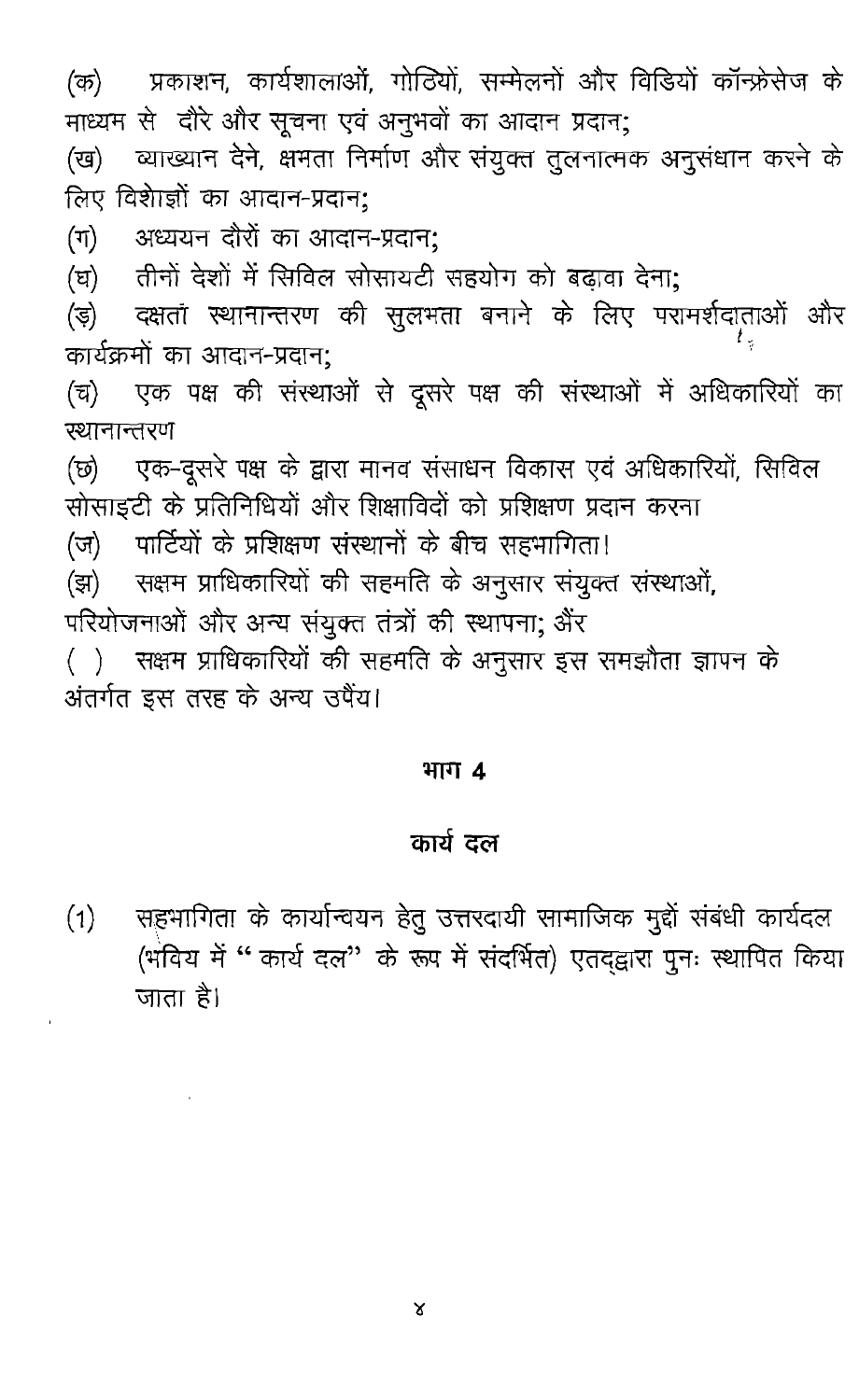- इस कार्य दल में प्रत्येक देश के प्रतिनिधि शामिल हैं. जो उनसे  $(2)$ संबंधित सक्षम प्राधिकारियों द्वारा नामित किए गए हैं।
- सक्षम प्राधिकारियों की सहमति के अनुसार कार्यदल विशिट उद्देश्यों  $\langle 3 \rangle$ हेतु अपनी बैठकों में भाग लेने के लिए विशे।ज्ञों अथवा अन्य व्यक्तियों को भी आमंत्रित कर सकता है।
- कार्यदल की वो में कम से कम एक बार बैठक होगी और यह बैठक  $(4)$ बारी-बारी (रोटेशन में) भारत, ब्राजील और दक्षिण अफ़्रीका में होगी तथा इसकी अध्यक्षता वार्कि रूप से चक्रानुक्रमित (रोटेटड) संगत सक्षम प्राधिकारी द्वारा नामित प्रतिनिधि द्वारा को जाएगी।
- कार्य दल की पिछली बैठक की अध्यक्षता करने वाली पार्टी समन्वय  $(5)$ व सम्पर्क, सहमत कार्य सूची की तैयारी सहित इसकी अगली बैठक के लिए उत्तरदायी है। प्रत्येक सक्षम प्राधिकारी कार्यदल के कार्य हेत् समन्वय व सम्पर्क संबंधी एक नोडल बिन्दु नामोद्दिट करेगा।
- कार्यदल नियमित रूप से अन्य व्यवहार्य मंचों के बीच ट्राइलैटॅरॅल  $(6)$ वेबसाइट पर अपनी रिपोर्टे प्रकाशित करेगा।

### भाग 5

## सहभागिता का कार्यान्वयन

- (1) कार्यदल लिखित रूप में, समझौता ज्ञापन के अन्तर्गत सहकारिता क्षेत्र निर्धारित करने की कार्रवाई संबंधी कार्यक्रम पर सहमति देगा तथा सहकारिता के प्रत्येक क्षेत्र के लिए विशिट कार्यकलापों की पहचान करेगा।
- (2) कार्यदल कार्रवाई संबंधी कार्यक्रमों के कार्यान्वयन तथा पर्यवेक्षण के लिए कार्यविधि निर्धारित करेगा।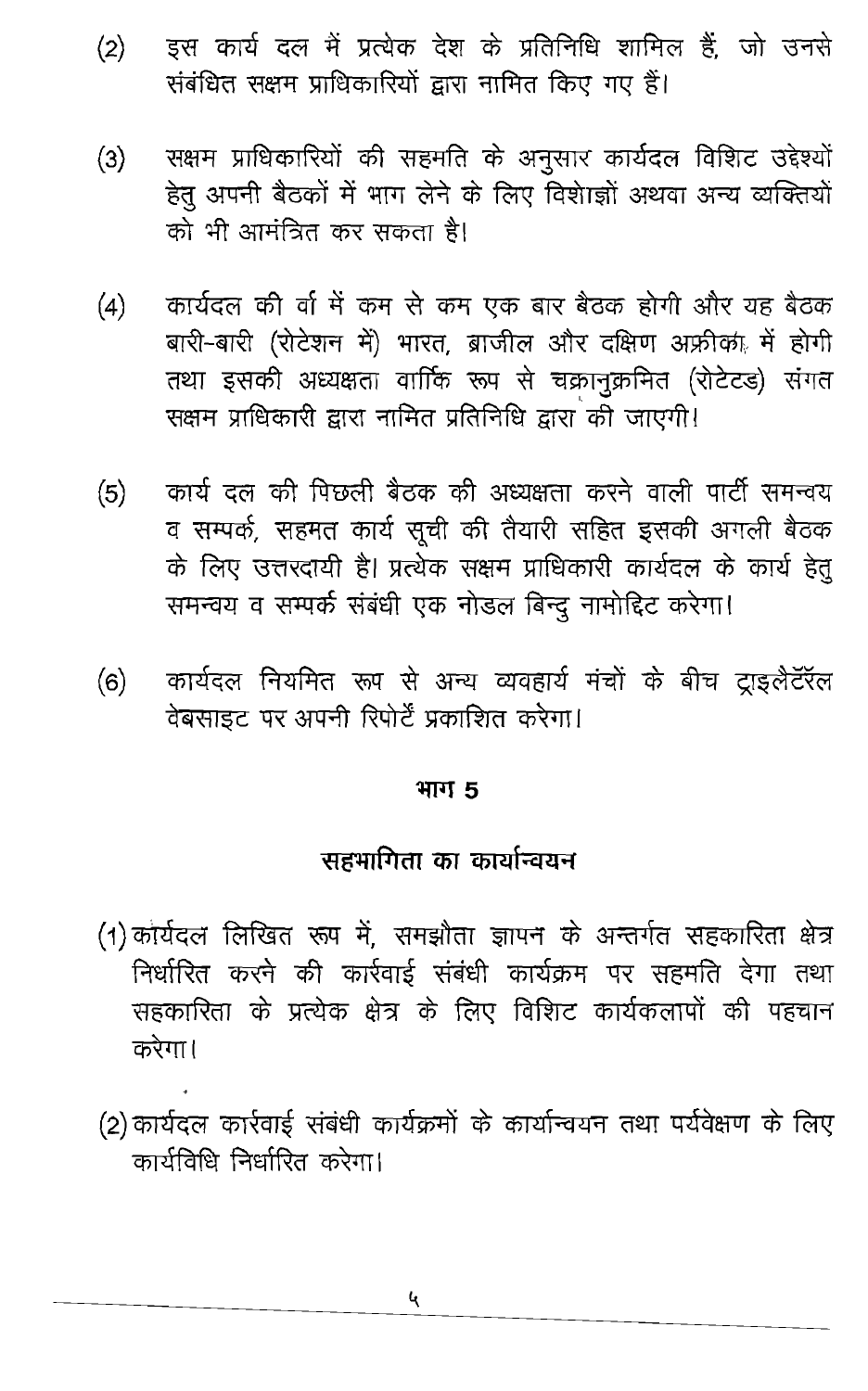- (3) कार्यदल कार्रवाई संबंधी कार्यक्रम के किसी भी पहलू को अपनी देखरेख और निदेश के अन्तर्गत कार्यान्वित करने के लिए एक अथवा एक से ज्यादा कृतिक टीमें गठित कर सकता है।
- (4) कार्य दल प्रत्येक बैठक में कार्रवाई संबंधी कार्यक्रम के कार्यान्वयन की प्र ग्गति की समीक्षा करेगा तथा सक्षम प्राधिकारियों को रिपोर्ट प्रस्तुत करेगा!
- (5) कार्य दल वों में कम से कम एक बार सहकारी क्षेत्रों की समीक्षा करने के लिए बैठक करेगा तथा सक्षम प्राधिकारियों को रिपोर्ट प्रस्तुत करेगा।

## भाग 6 वित्तीय प्रबंध

- (1) समझौता ज्ञापन के तहत् अन्तर्राष्ट्रीय तथा स्थानीय यात्रा, आवास एवं अन्य निर्वाह व्यय उन्हें भेजने वाली पार्टी द्वारा वहन किया जाएगा।
- (2) मेजबान पार्टी स्थानीय यात्रा तथा आवास के लिए लाजिस्टिक प्रबन्धों की सहायता करेगी।
- (3) इस समझौता ज्ञापन के अन्तर्गत मेजबान पार्टी की भाा में अनुवाद सहित सामग्री के आदान प्रदान के संबंध में व्यय उन्हें भेजने वाली पार्टी द्वारा वहन किया जाएगा।
- (4)अनुवाद तथा भाान्तरण (इन्टरप्रैटेशन) यदि आवश्यक हो, तो लागत के संबंध में व्यय, मेजबान पार्टी द्वारा वहन किया जाएगा।
- (5)संयुक्त संस्थानों, परियोजनाओं तथा अन्य संयुक्त तंत्रों के संबंध में व्यय की सहमति सक्षम प्राधिकारियों द्वारा दी जाएगी।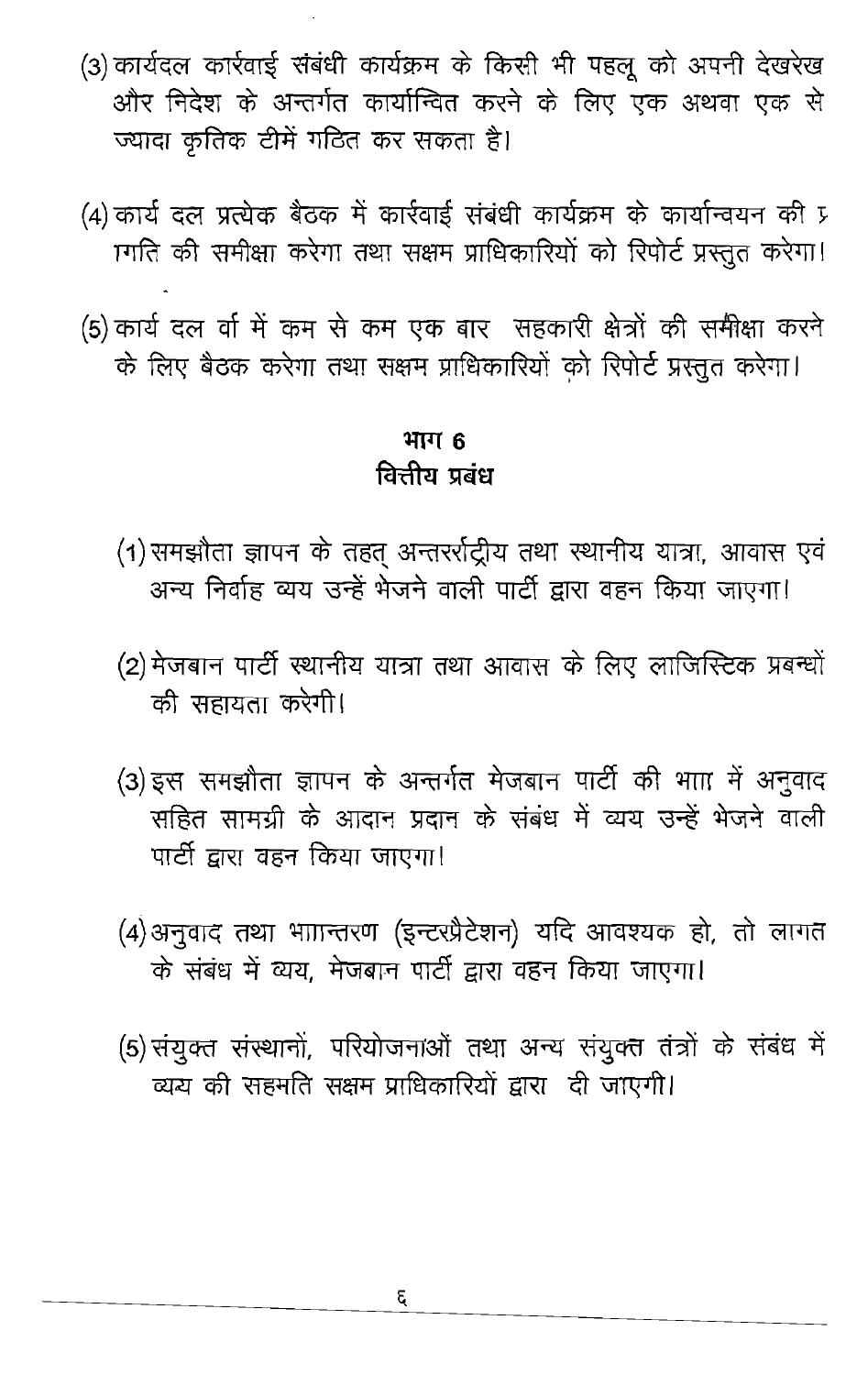## भाग-7 बौद्धिक संपदा अधिकार एवं गोपनीयता

- इस समझौता ज्ञापन के अंतर्गत किसी सहयोग के संबंध में बौद्धिक  $(1)$ संपदा अधिकार को संबंधित पार्टियों के देशों में लागू घरेलू कानूनों तथा अंतर्राट्रीय समझौतों के अनुसार लागू किया जाएगा!
- इस समझौता ज्ञापन के अंतर्गत जब कोई पार्टी किसी दूसरी पार्टी को  $(2)$ किसी भी रूप में कोई सूचना देती है या आपत्ति करती है तो सूचित करने वाली पार्टी सूचना अथवा आपत्ति से जुड़ी गोपनीयता अथवा बौद्धिक संपदा अधिकार के बारे में लिखित रूप से सूचित करेगी। प्राप्त करने वाली पार्टी अपने देश में लागू घरेलू कानूनों के अनुसार  $(3)$ 
	- इस प्रकार की गोपनीयता बनाए रखेंगी।

 $\Lambda$ 

## भाग-8 संशोधन

- इस समझौता ज्ञापन को राजनयिक माध्यम से विभिन्न पार्टियों के  $(1)$ बीच पत्रों के आदान-प्रदान द्वारा पार्टियों की आपसी सहमति के आधार पर संशोधित किया जा सकता है।
- $(2)$ इस समझौता ज्ञापन में संशोधन के कारण संशोधन की तिथि से पहले समझौता ज्ञापन में दिए गए अधिकार और बाध्यताएं तब तक प्र श्मावित नहीं होंगी, जब तक कि पत्रों के आदान-प्रदान में पार्टियां अन्यथा सहमत न हो।

## भाग-9 निलम्बन

(1) सुरक्षा, सार्वजनिक व्यवस्था अथवा सार्वजनिक स्वास्थ्य के कारण कोई पार्टी अस्थायी रूप से इस समझौता ज्ञापन के कार्यान्वयन को पूरी तरह अथवा आंशिक रूप में निलम्बित कर सकती है।

U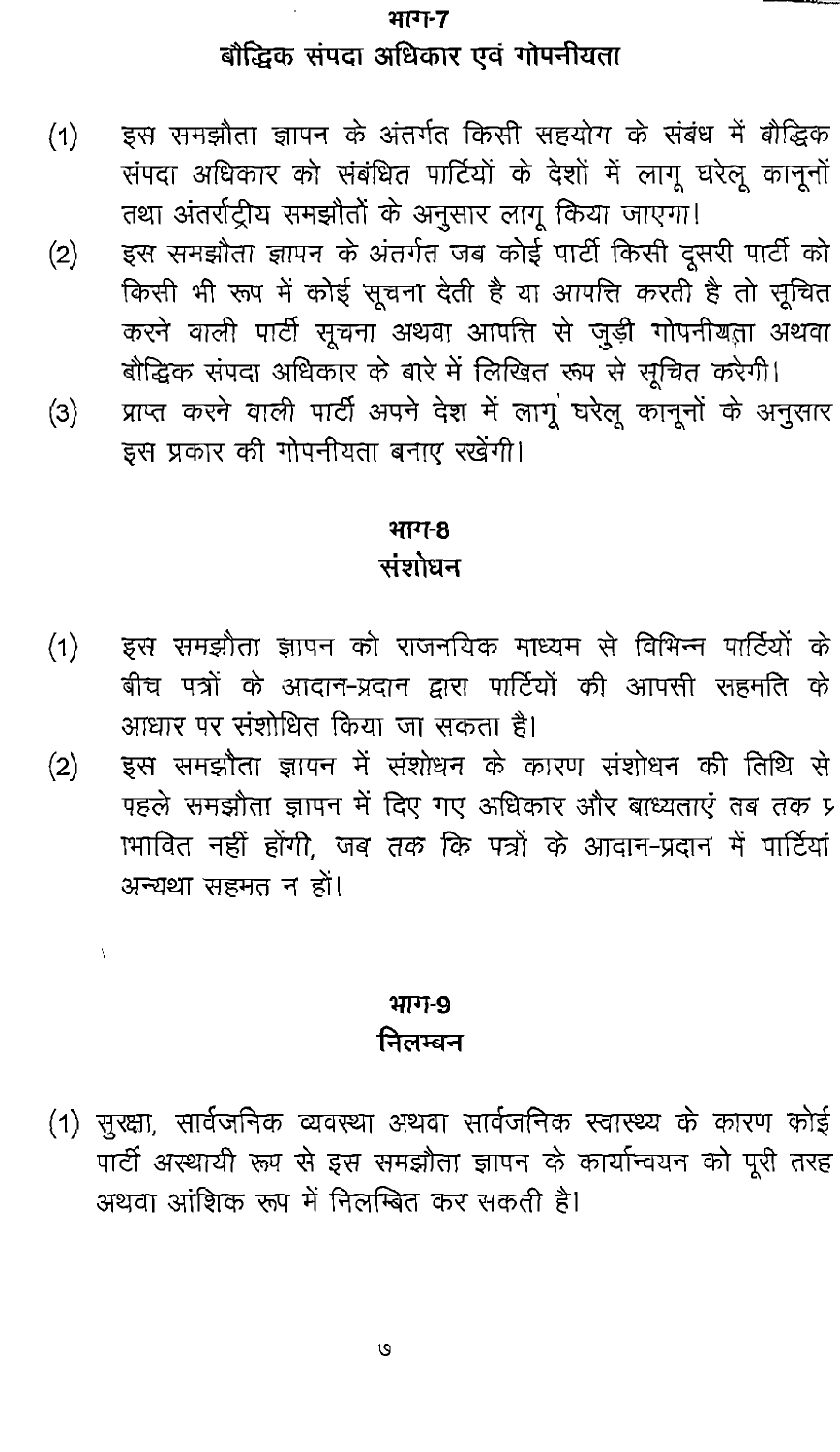- (2) यह निलम्बन राजनयिक माध्यम से लिखित अधिसूचना के 30 दिन के पश्चात् अथवा यदि निलम्बन पार्टी तत्काल निलम्बन चाहती है तो नोटिस के दिन से ही प्रभावी होगा।
- (3) निलम्बन पार्टी राजनयिक माध्यम से लिखित अधिसूचना के द्वारा निलम्बन समाप्त कर सकती है।
- (4) निलम्बन समाप्ति अधिसूचना के 30 दिन के पश्चात् अथवा राजनयिक माध्यम से पत्रों के आदान-प्रदान में पार्टियों की सहमति से किसी पूर्व तारीख से प्रभावी होगी।

 $E_{\rm g}$ 

## भाग-10 विवादों का निपटान

इस समझौता ज्ञापन के प्रावधानों के भाान्तरण, अनुप्रयोग अथवा कार्यान वयन से उत्पन्न पार्टियों में किसी भी विवाद का पार्टियों के बीच परामर्श और बात-चीत द्वारा मैत्रीभाव से निपटान किया जाएगा।

## भाग-11 लागू करना, अवधि और निलम्बन

- (1) यह समझौता ज्ञायन हस्ताक्षर की तिथि से लागू होगा
- (2) यह समझौता ज्ञापन तब तक लागू रहेगा जब तक कि किसी पार्टी द्वारा इस समझौता ज्ञापन को समाप्त करने की अपनी इच्छा को राजनयिक माध्यम से दूसरी पार्टी को छः महीने का अग्रिम लिखित नोटिस देकर समाप्त न कर दिया जाए।
- (3) इस समझौता ज्ञायन की समाप्ति के कारण समझौता ज्ञायन के अंतर्गत शुरू किए गए किसी भी कार्यकलाप की वैधता एवं संपूर्णता समाप्ति की तिथि से पहले किसी भी रूप में प्रभावित नहीं होगी तथा जिसे समुचित निपादन होने तक जारी रखा जाएगा।

गवाह के रूप में, अपनी संबंधित सरकारों द्वारा विधिवत रूप से प्राधिकृत अधोहस्ताक्षरी ने इस समझौता ज्ञापन पर हिन्दी, पुर्तगाली व अंग्रेजी भाग में तीन मूल प्रतियों पर हस्ताक्षर एवं मुहर लगाई है, सभी पाठ समान स्बो से अधिप्र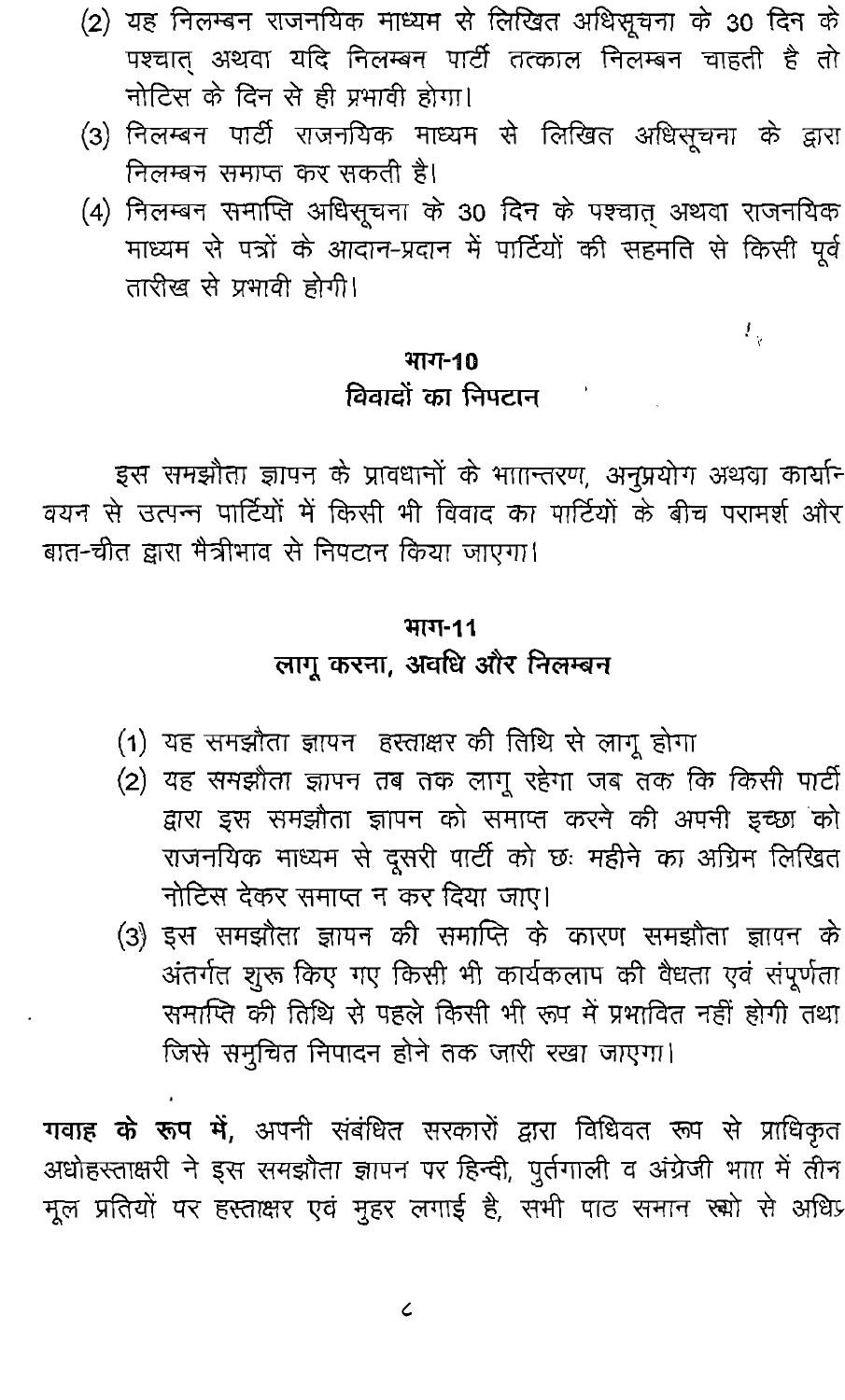भ्रमाणित हैं। पाठ में किसी विवाद की स्थिति में अंग्रेजी पाठ को अंतिम समझा जाएगा।

 $\sim 10$ 

 $\hat{\mathbf{V}}$ 

दिनांक ................... 2007 को ....................... मे हस्ताक्षर किया गया। ब्राजील संब्रात्मक गणराज्य भारत गणराज्य दक्षिण अफ्रीक Brazil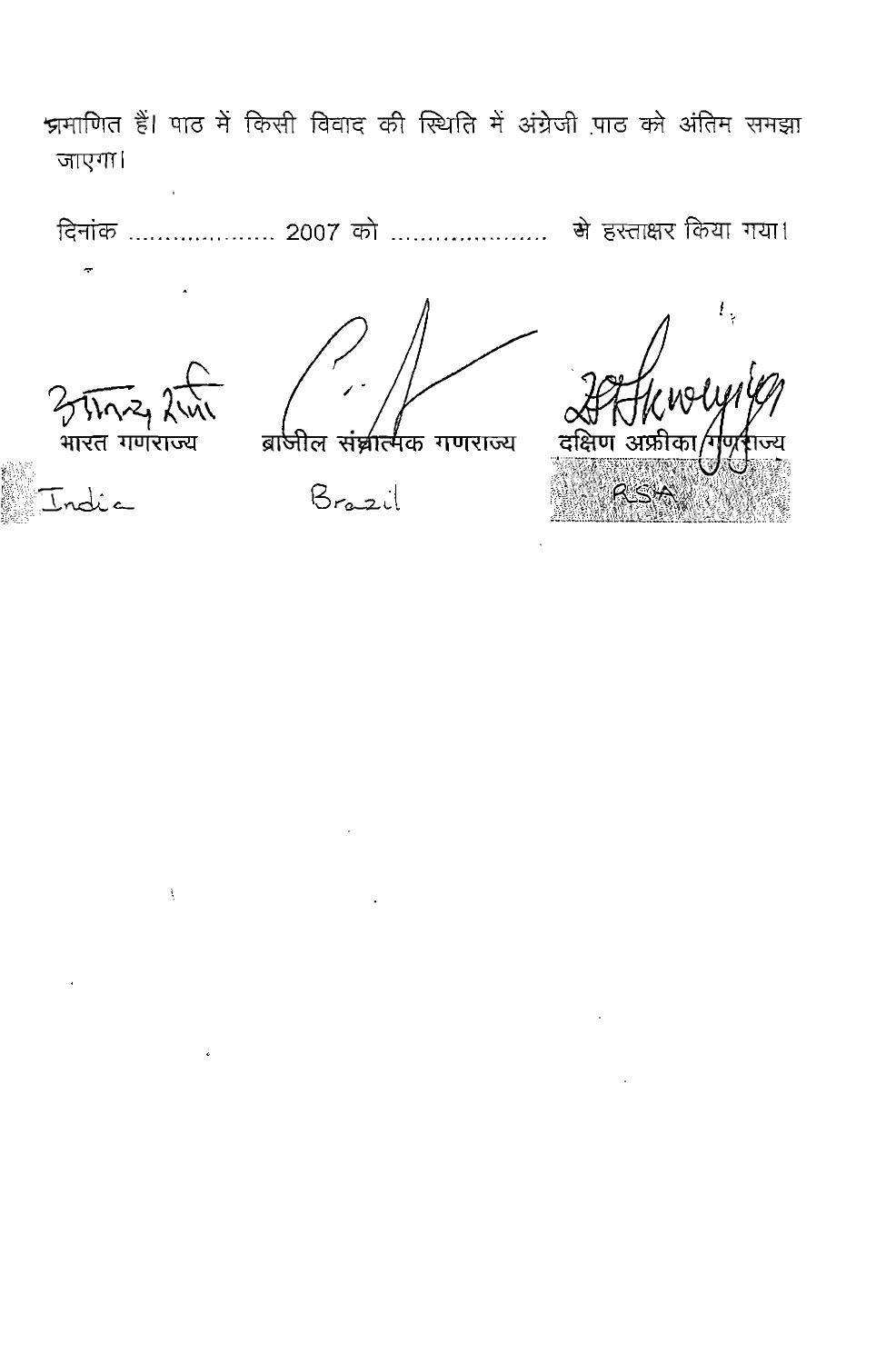#### MEMORANDO DE ENTENDIMENTO ENTRE 0 GOVERNO DA REPUBLICA DA AFRICA DO SUL,O GOyERNO DA REPUBLICA DA iNDIA *Ep* GOVERNO DA REPUBLICA FEDERATIVA DO BRASIL \, NA ÁREA DE TEMAS SOCIAIS

#### Preâmbulo

a Governo da Republica da Africa do SuI,

O Governo da República da Índia

e

a Govemo da Republica Federativa do Brasil (doravante denominados conjuntamente "Partes", e no singular "Parte");

Tendo em conta a Declaração de Brasília, de 6 de junho de 2003, após o encontro de Ministros das Relações Exteriores das Partes e o p'rimeiro encontro do Grupo de Trabalho do IBAS, ocorrido no Rio de Janeiro, de 12 a 14 de junho de 2006, a tim de estabelecer um Grupo de Trabalho IBAS em Desenvolvimento Social;

Constatando a emergência e consolidação das iniciativas no IBAS, a colaboração em nível regional e mundial para promover a boa governança e desejando fortalecer a cooperação Sul-Sul, as Partes reconhecem que os esforços conjuntos e a colaboração na área de desenvolvimento social contribuirão para promover o desenvolvimento econômico e social da população dos respectivos países. As partes trabalharão em conjunto, visando à sincronização dos programas das Nações Unidas, influenciando a seleção de temas em diferentes comissões da ONU sobre desenvolvimento social;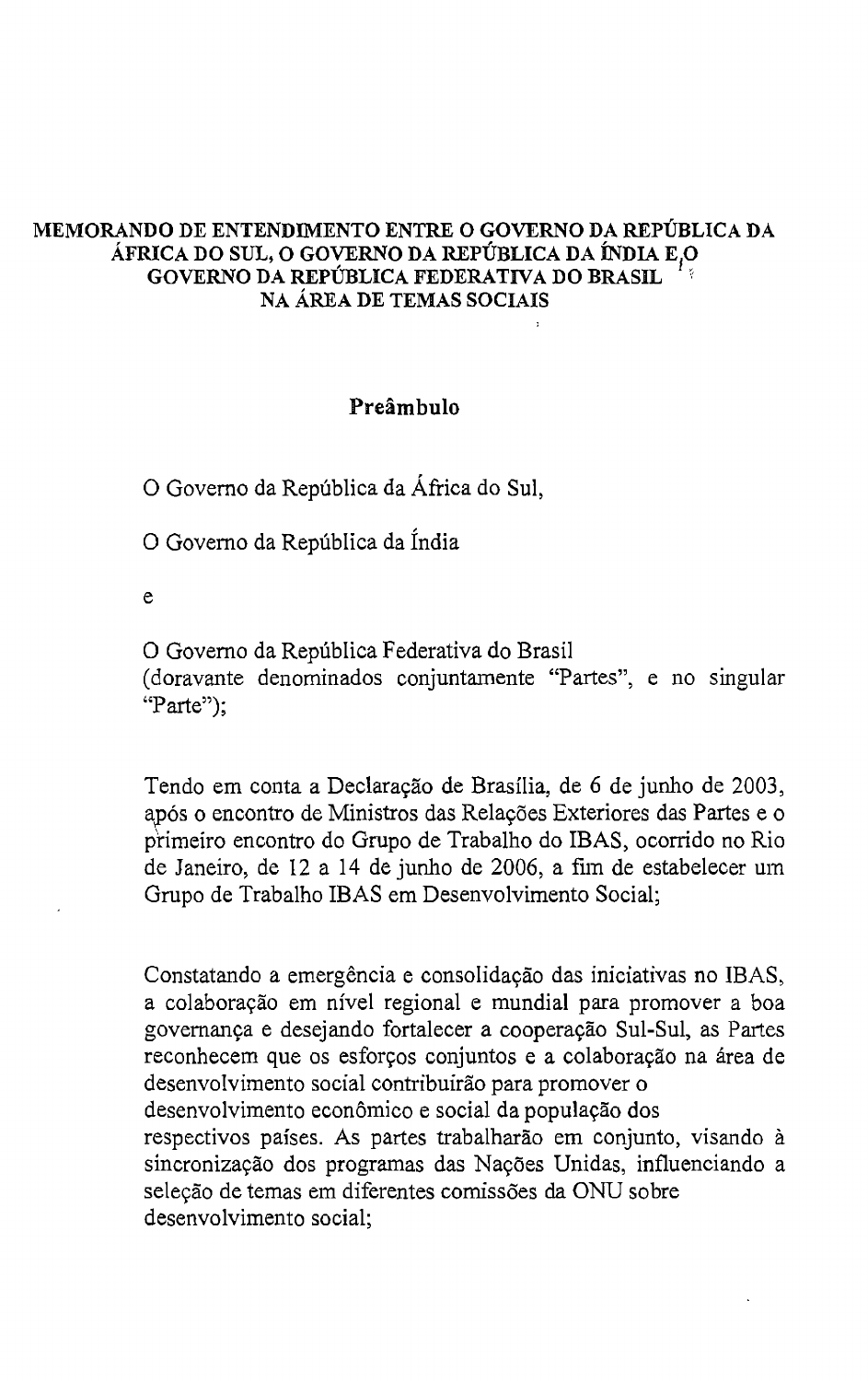Reafirmando as Principais Conclusões e o Relatório do Seminário India-Brazil-Africa do SuI sobre Desenvolvimento Economico com Equidade Social, de 3 e 4 de agosto de 2005, que, entre outros, sublinharam as complexas conex6es entre desenvolvimento econômico e equidade social e advogaram respostas coordenadas no combate à pobreza, que levem em conta as necessidades das pessoas mais vulneráveis e atingidas pela fome em cada um dos respectivos países;

Desejando fortalecer a cooperação Sul-Sul entre as Partes e promover a cooperação trilateral nas áreas de desenvolvimento social, visando a alcançar os Objetivos de Desenvolvimento do Milenio,

Acordam <sup>0</sup> que segue:

## **Artigo 1**

## Autoridades Competentes

As Autoridades Competentes responsáveis pela implementação deste Memorando de Entendimento (doravante denominado "Memorando") serão:

- a) no caso do Govemo da Republica da India, a Comissao de Planejamento;
- b) no caso do Govemo da Republica Federativa do Brasil, <sup>0</sup> Ministério do Desenvolvimento Social e Combate à Fome; e
- c) no caso do Govemo da Republica da Africa do SuI, <sup>0</sup> Departamento de Desenvolvimento Social.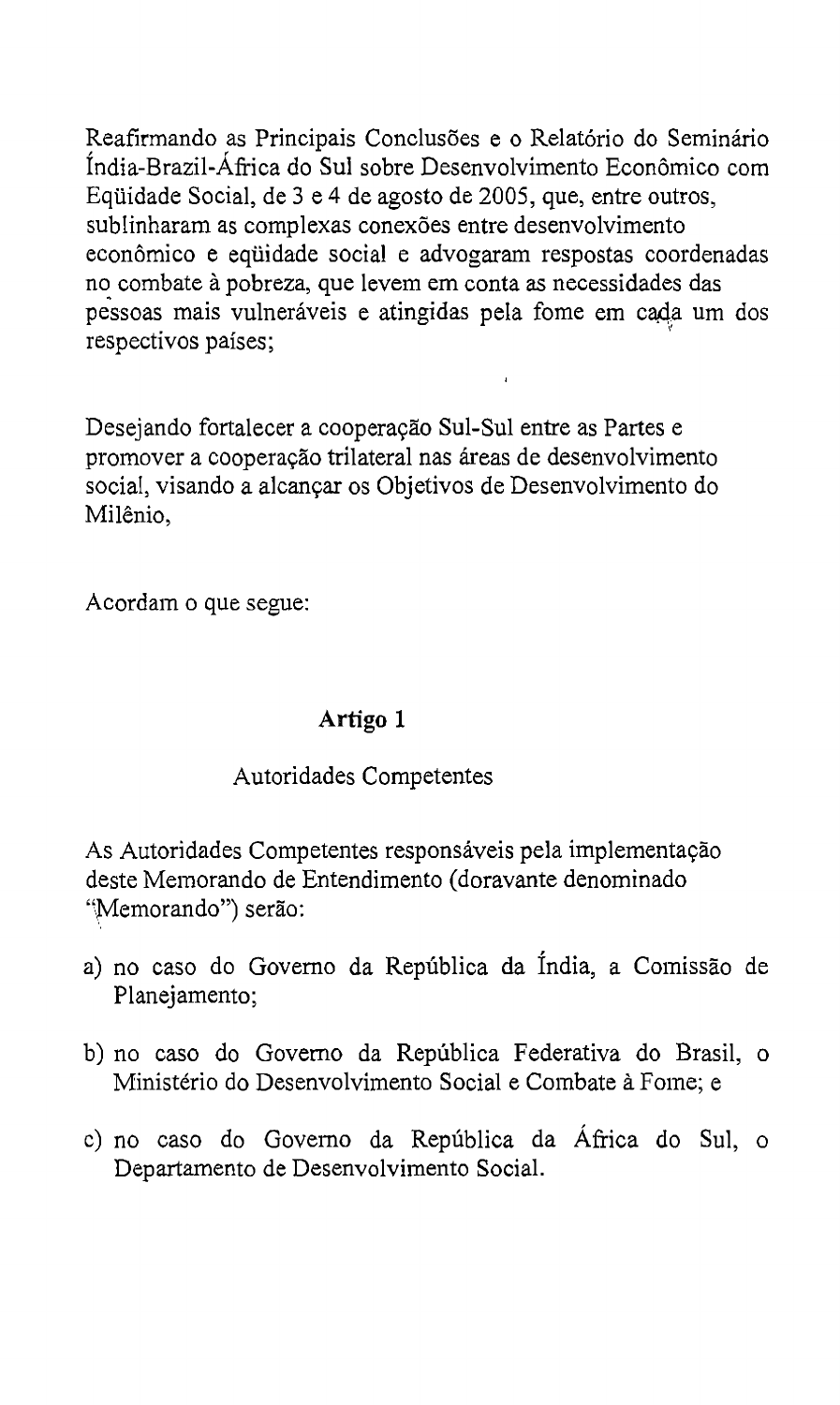#### **Artigo 2**

## Áreas de Cooperação

A Partes cooperarao, de acordo com a lei vigente enos territorios de seus respectivos paises, no campo do desenvolvimento social, em particular, nas seguintes areas especializadas:

 $L_{\nu}$ 

a) erradicação da pobreza;

b) seguridade social;

c) politica social;

1.

2.

d) monitoramento e avaliação;

e) desenvolvimento de capacidade institucional;

f) microfinanças; e

Ň,

g) cooperação em foros multilaterais.

As autoridades competentes podem, após consultas por escrito com as outras Partes, acordar em relação a áreas adicionais de cooperação.

#### **Artigo 3**

#### Formas de Cooperação

A cooperação no âmbito deste Memorando será implementada por meia de:

- a) intercâmbio de visitas e compartilhamento de informações e experiências, por meio de publicações, *workshops*, seminários, conferências e videoconferências;
- b) intercambio de especialistas para proferir palestras e cursos de capacitação, além de realizar pesquisa comparativa conjunta;

c) intercâmbio de visitas de estudos;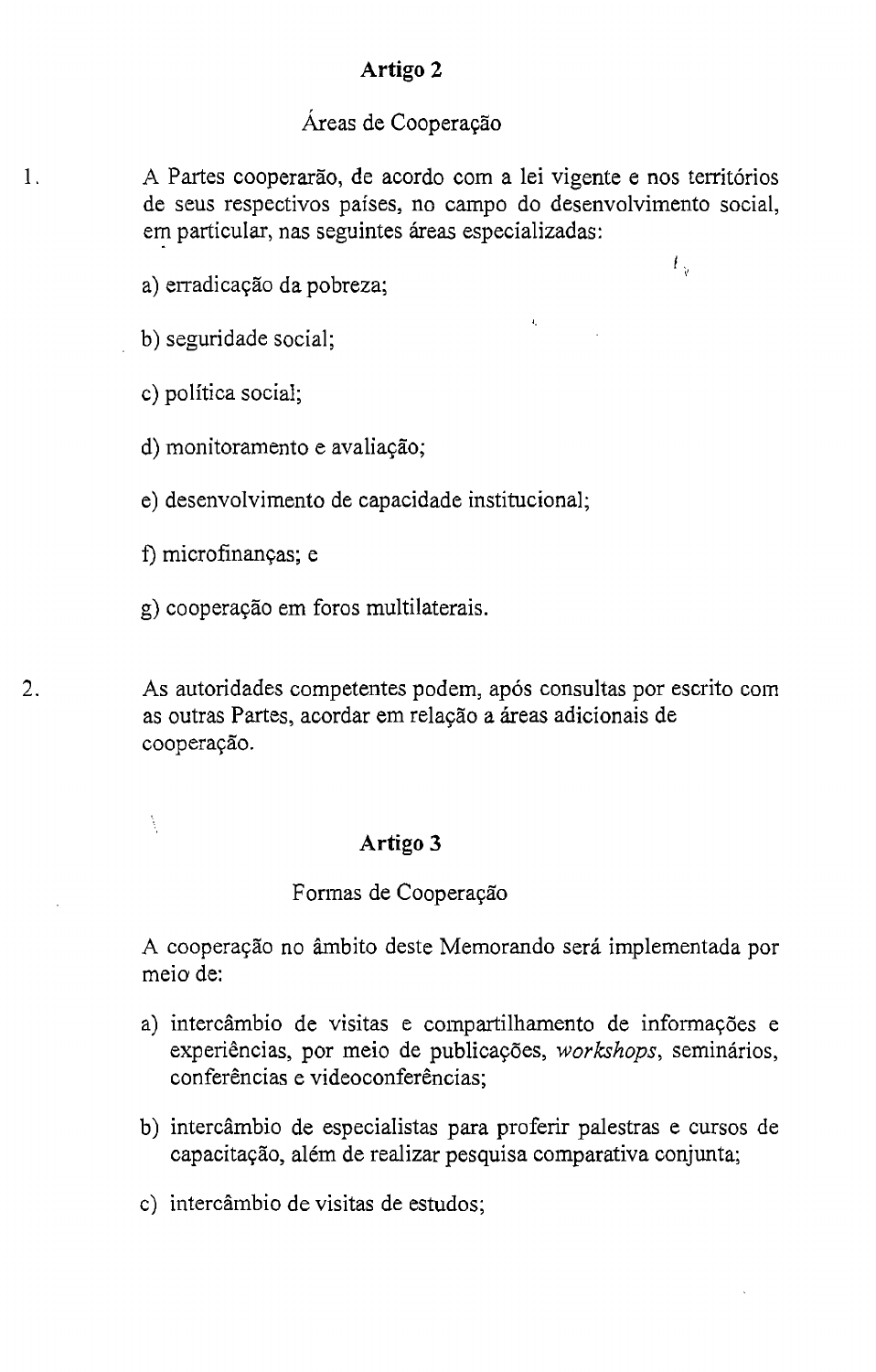- d) promoção da cooperação da sociedade civil entre os três países;
- e) tutoria e programas de intercambio para facilitar a transferencia de habilidades;
- $t_{\scriptscriptstyle\odot}$ f) estágios de técnicos em desenvolvimento social de instituições · de uma Parte em instituições de outras Partes;
- g) desenvolvimento de recursos humanos e treinamento de funcionários de governo, representantes da sociedade civil e acadêmicos de uma Parte pelas outras Partes;
- h) cooperação entre institutos de treinamento das Partes;
- i) estabelecimento de instituições conjuntas, projetos e outros rnecanismos conjuntos, sobre competentes possam acordar; e os quais as autoridades
- j) outros mecanismos no âmbito deste Memorando sobre os quais as autoridades competentes possam entrar em acordo.

#### **Artigo 4**

#### Grupo de Trabalho

1.

2.

3.

- A cooperação definida nos termos deste Memorando será implementada sob a égide do Grupo de Trabalho do IBAS sobre Desenvolvimento Social (doravante denominado "Grupo de Trabalho", estabelecido emjunho de 2006).
- O Grupo de Trabalho contribuirá para a implementação da cooperação sob este Memorando.
- o Grupo de Trabalho consistira de representantes de cada pais, designados por suas respectivas Autoridades Competentes.
- 4. O Grupo de Trabalho poderá também convidar especialistas e outras pessoas para participar de suas reuniões para propósitos especificos que as Autoridades Competentes possam acordar entre S1.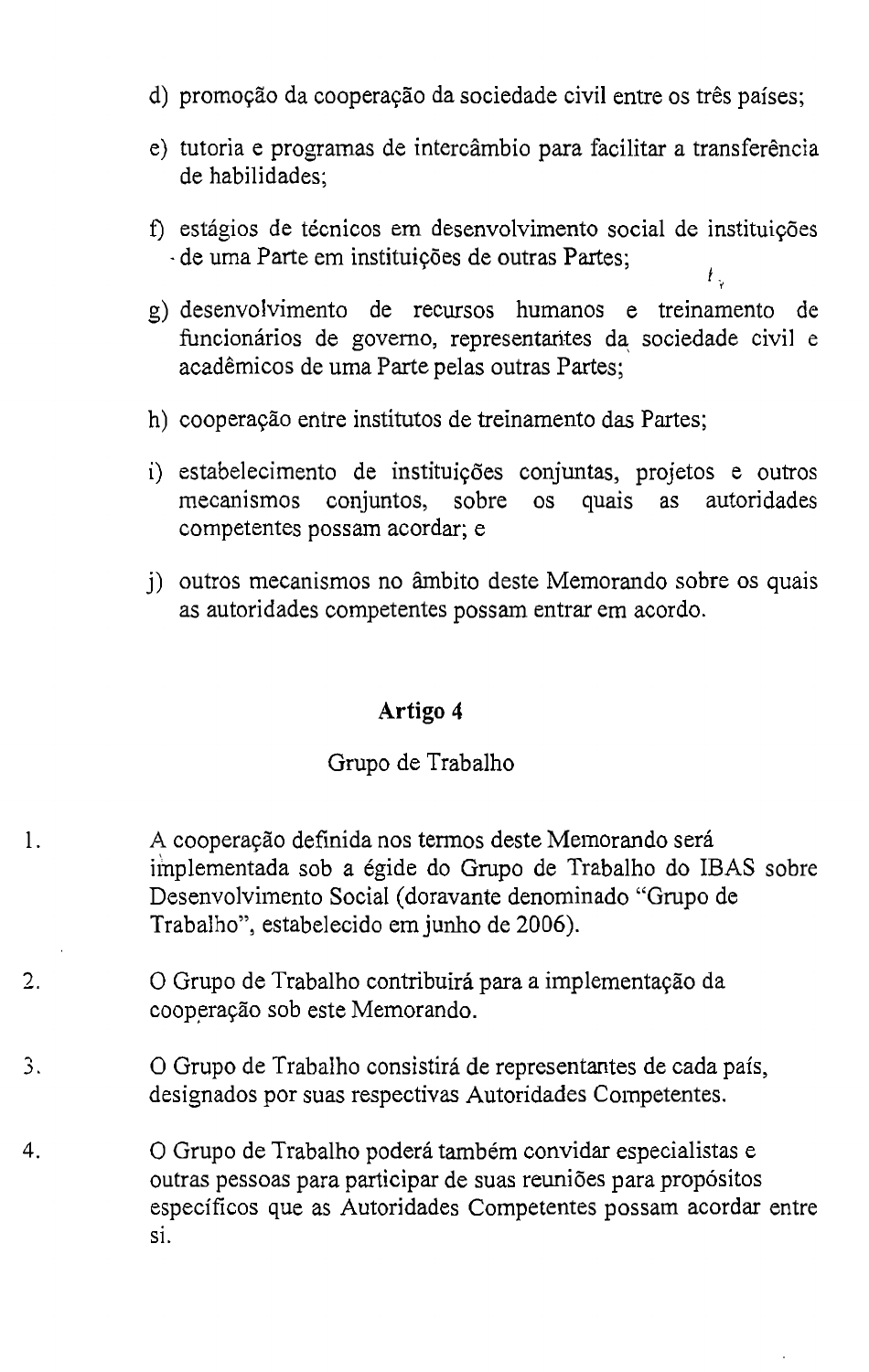a) O Grupo de Trabalho se reunirá anualmente e a reunião será conduzida alternadamente na Republica da India, na Republica Federativa do Brasil e na Republica da Africa do SuI.

5.

6.

7.

b) As reuniões a que se refere o parágrafo (a) serão presididas alternadamente por um representante designado por cada Autoridade Competente.

 $F_{\rm g}$ 

A Parte anfitriã proverá assistência secretarial e apoio organizacional para as reunioes do Grupo de Trabalho.

- a) A Parte que presidiu a última reunião do Grupo de Trabalho é responsável pela coordenação e contato, incluindo a preparação de agenda acordada para o próxima encontro.
- b) Cada Autoridade Competente designará um ponto focal para coordenayao e contato para as atividades do Grupo de Trabalho.
- 8. o Grupo de Trabalho publicara regulannente seus relat6rios no website trilateral, ente outras plataformas viaveis.

## **Artigo 5**

Implementação da Cooperação

 $\hat{\lambda}$ 

- 1. O Grupo de Trabalho definirá, em consulta por escrito às Autoridades Competentes programa de ação nas áreas de cooperayao sob este Memorando e identificara atividades específicas para cada área de cooperação.
- 2. 0 Grupo de Trabalho defmira procedimentos de implementayao e supervisão do programa de ação.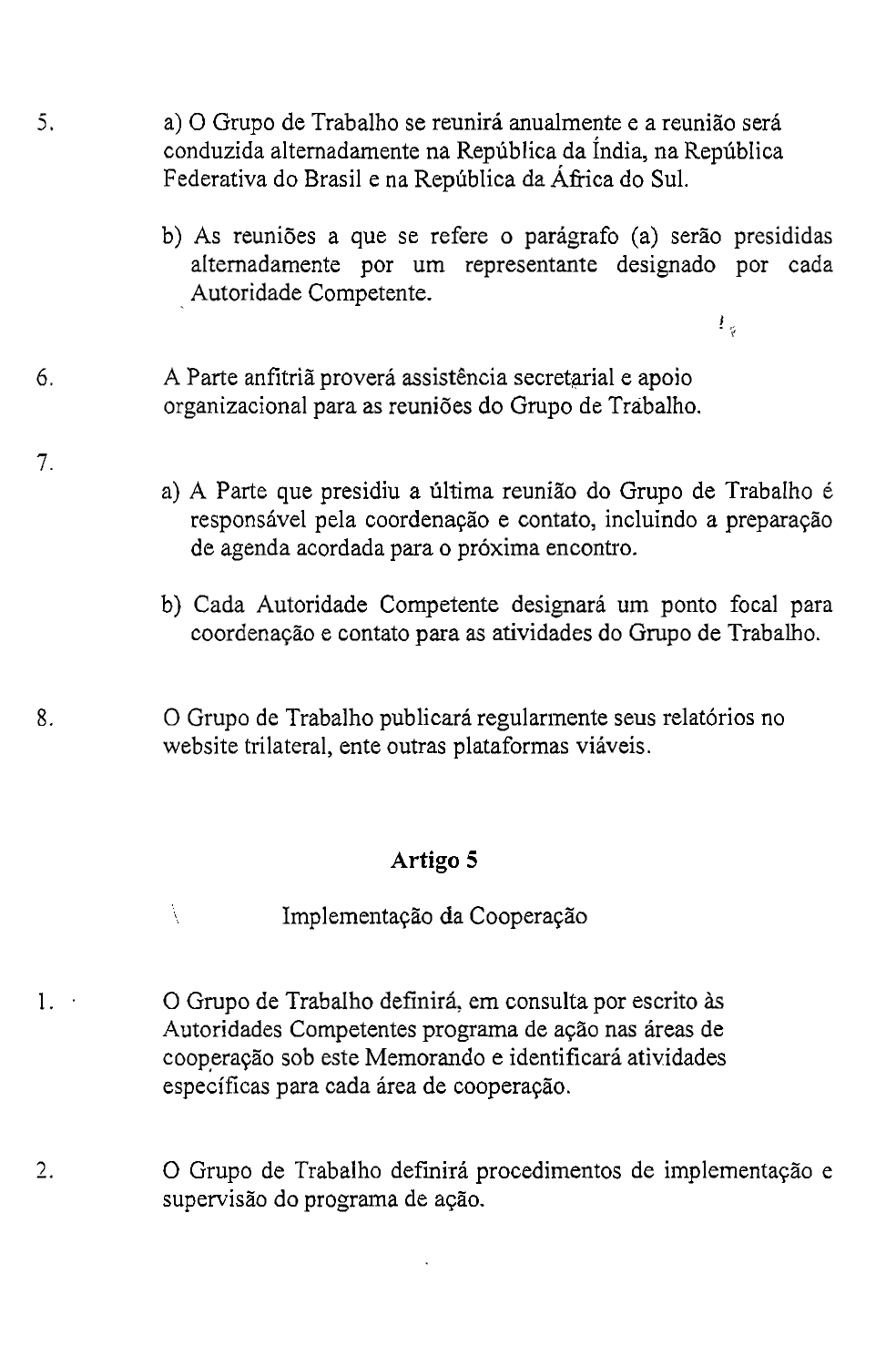- .., J. O Grupo de Trabalho estabelecerá uma ou mais forças-tarefas para implementar, sob sua supervisão e direção, qualquer aspecto do programa de ação.
- 4. o Grupo de Trabalho revisara, a cada reuniao, <sup>0</sup> progresso da implementação do programa de ação e submeterá relatório às Autoridades Competentes.
- 5. Além das reuniões referidas no Artigo 4(5) (a), o Grupo de Trabalho se reunirá ao menos uma vez por ano para revisar as áreas de cooperação e submeterá relatório às Autoridades Competentes.

## **Artigo 6**

## Disposições Financeiras

- 1. As despesas com viagens nacionais e internacionais, acomodação e outros gastos de subsistência realizados sob este Memorando serão arcados pela Parte que envia.
- 2. A Parte anfitriã auxiliará nas providências logísticas para viagens locais e acomodação.
- .., J. As despesas referentes a tradução e interpretação serão arcadas pela Parte anfitriã, se necessário.

4.

As despesas referentes ao estabelecimento de instituições conjuntas, projetos e outros mecanismos conjuntos serao acordadas por escrito entre as Autoridades Competentes.

## **Artigo 7**

Direitos de Propriedade Intelectual e Confidencialidade

1. Direitos de propriedade intelectual a respeito de qualquer cooperação no âmbito deste Memorando serão aplicados em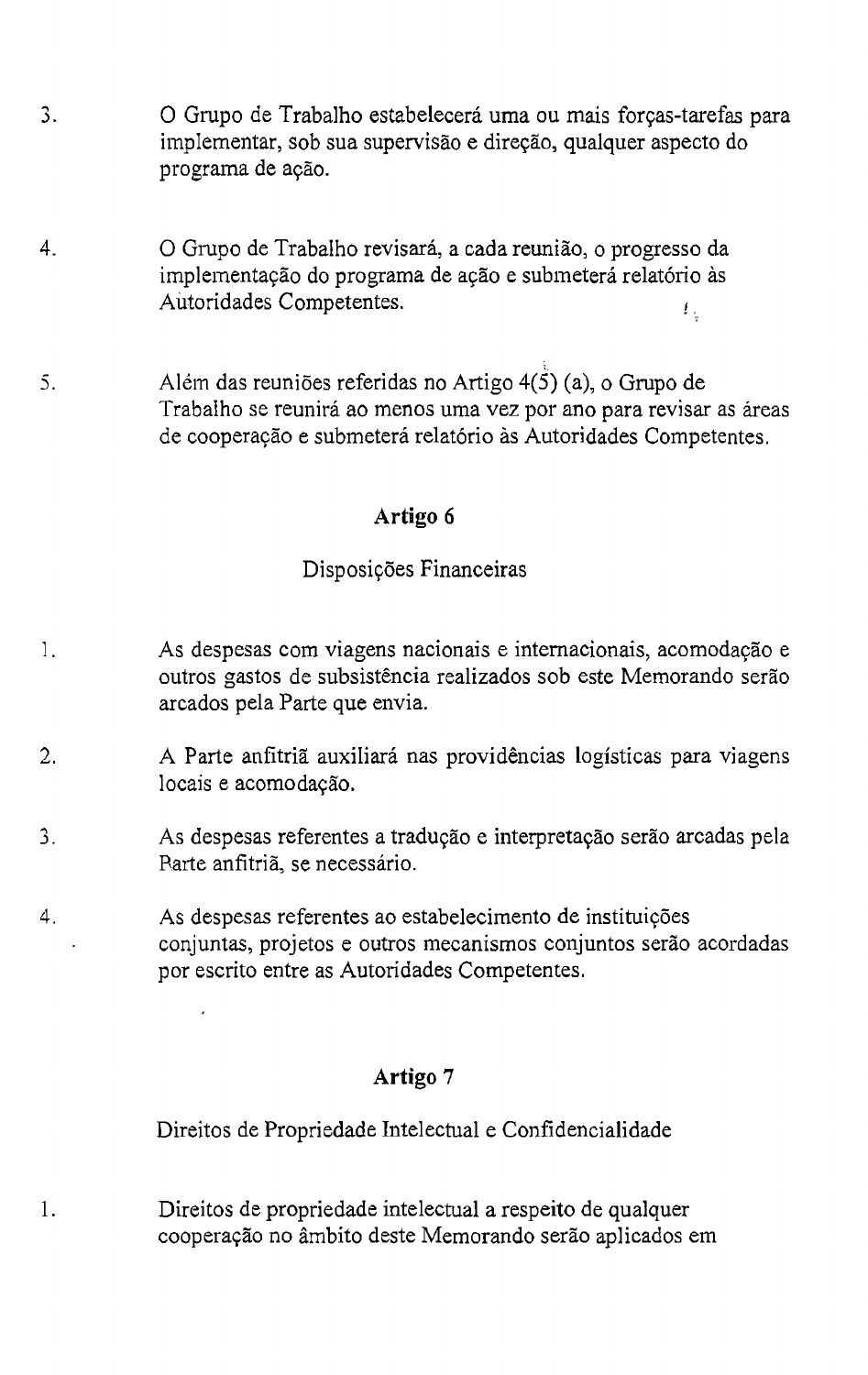consonância tanto com a legislação doméstica vigente nos países, quanta com acordos intemacionais com que as respectivas Partes tenham-se obrigado.

- 2. Quando uma Parte revelar qualquer informação ou objeto, em qualquer forma, sob este Memorando, para as outras Partes, a Parte informante deverá esclarecer às Partes receptoras, por escrito, da existência de qualquer confidencialidade ou direito de propriedade intelectual relacionados à informação ou ao objeto.
- 3. A Parte receptora deveni observar tal confidencialidade, em consonância com a legislação interna em vigor no seu país.

### **Artigo 8**

#### Emenda

- 1. Este Memorando pode ser emendado por consentimento mutuo das Partes, por meio de troca de Notas, por via diplomática.
	- Emendas a este Memorando nao afetarao nenhum direito ou obrigação dele derivados antes da data de efetivação da emenda, a não ser que as Partes decidam o contrário, por escrito. À.

2.

1.

### **Artigo 9**

#### Supensao

Uma Parte pode, por razões de segurança, ordem pública ou saúde publica, suspender, temporariamente, no todo ou em Parte, a implementação deste Memorando.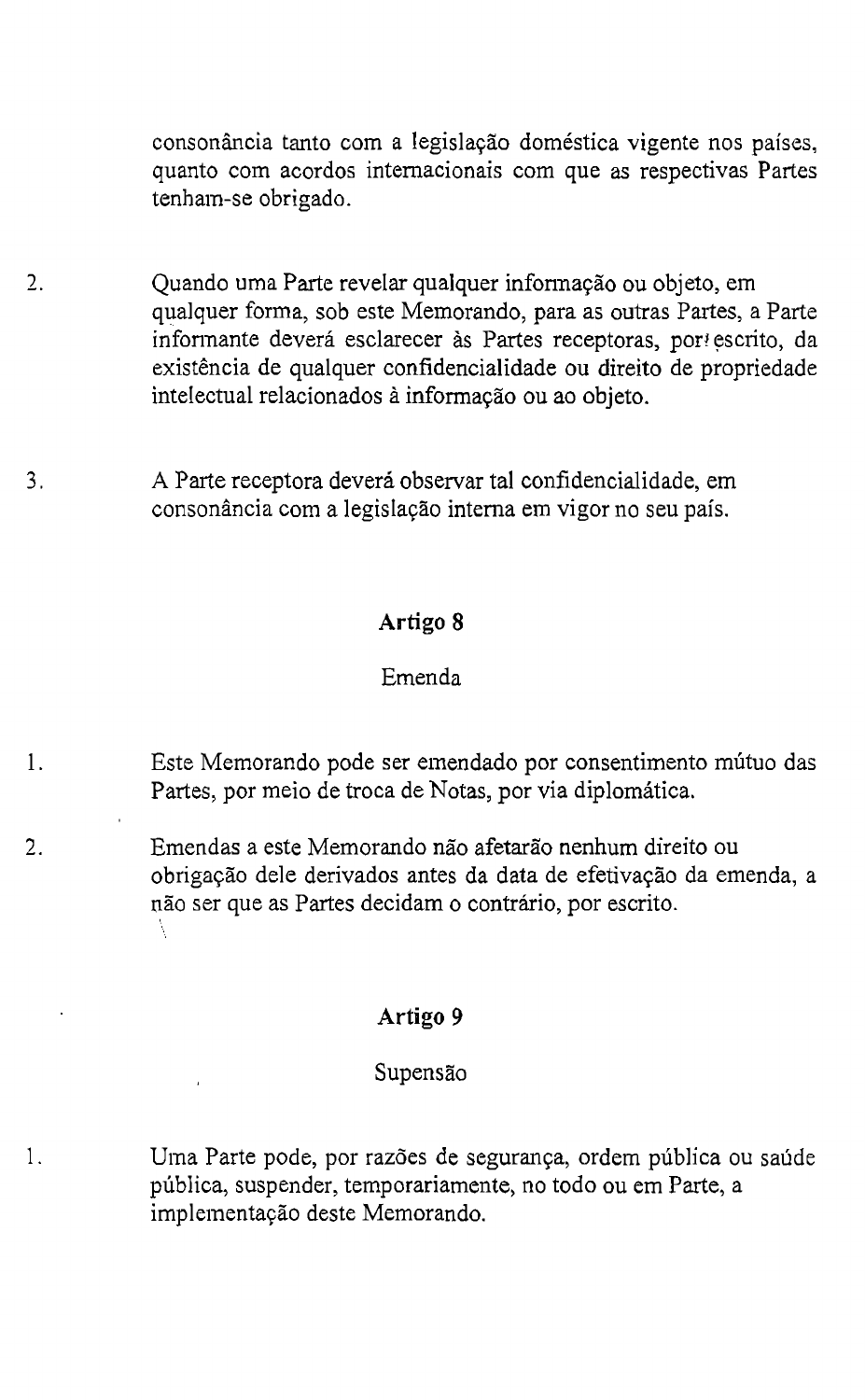- 2. A suspensão surtirá efeito 30 dias após a notificação por escrito, por via diplomática, ou na data da notificação, se a Parte responsável pela suspensão considerar desejável a suspensão imediata.
- .., J. A Parte responsavel pela suspensao podera tomar a suspensao sem efeito mediante notificação por escrito, por via diplomática.
- 4. O término da suspensão surtirá efeito 30 dias após a notificação ou em data anterior, caso assim <sup>0</sup> decidam as, Partes, por escrito.

## **Artigo 10**

#### Solução de Controvérsias

Qualquer controvérsia entre as Partes quanto à interpretação, aplicação ou implementação deste Memorando será resolvida amigavelmente, por meio de consulta e negociação entre as Partes.

#### **Artigo 11**

## Entrada em Vigor, Duração e Denúncia

Este Memorando entrará em vigor na data de sua assinatura.

1.

2.

3.

Este Memorando permanecerá em vigor, exceto se denunciado de acordo com o Parágrafo 3.

Qualquer Parte poderá denunciar este Memorando de Entendimento informando, por escrito, às outras Partes, por via diplomática, sua intenção de denunciá-lo. A denúncia não afetará a validade do Memorando entre as Partes remanescentes, exceto se acordado por estas Partes.

> Em fé do que, os representantes abaixo assinados, devidamente autorizados pelos respectivos Govemos, assinam este Memorando em três exemplares originais, nos idiomas inglês, hindi e português,